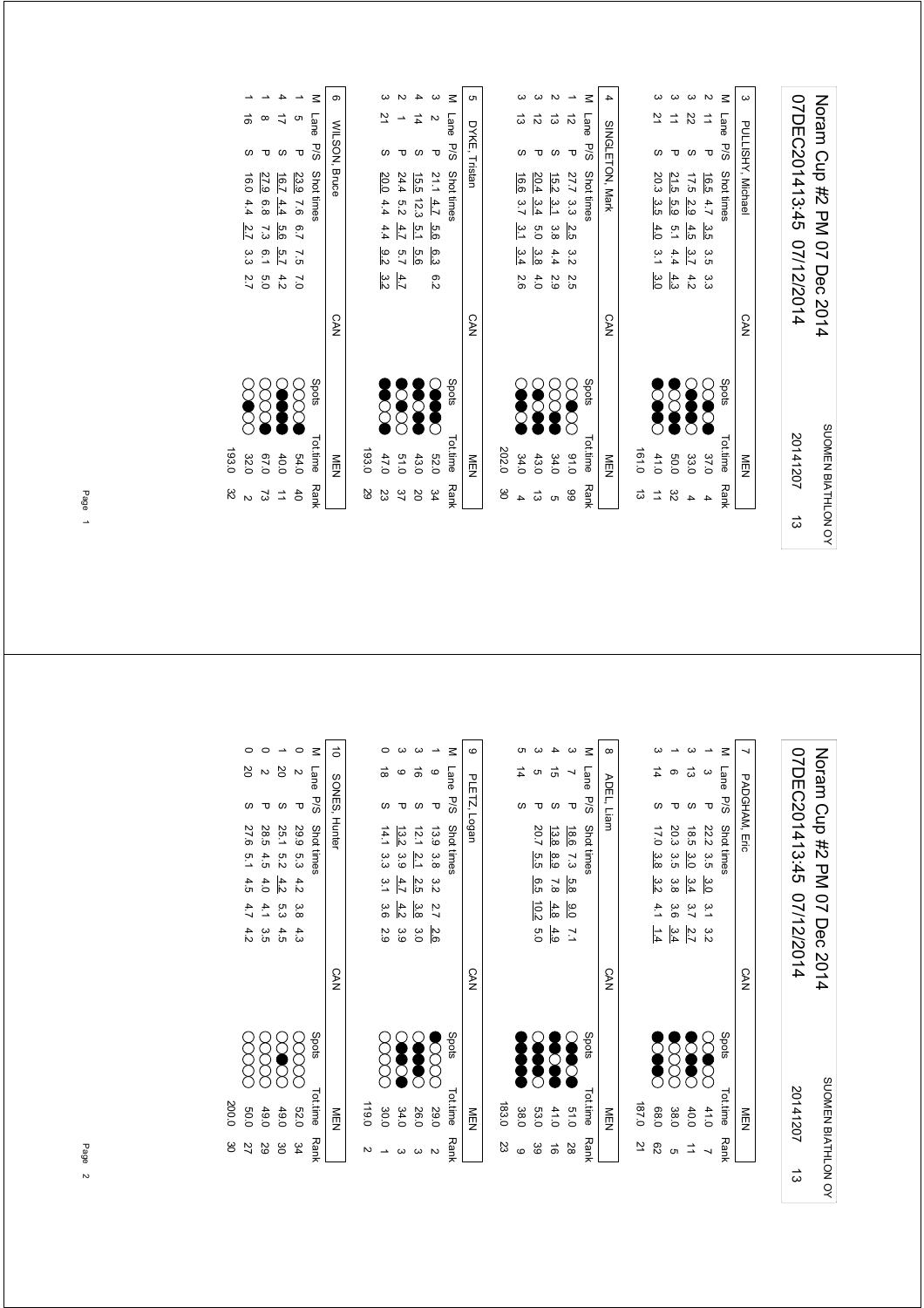| 07DEC201413:45 07/12/2014 | Noram Cup #2 PM 07 Dec 2014 |
|---------------------------|-----------------------------|
| 20141207                  | SUOMEN BIATHLON OY          |
|                           |                             |

| $\vec{v}$        |       | 31                    |                 |      |                | Μ             | $\overrightarrow{=}$ |
|------------------|-------|-----------------------|-----------------|------|----------------|---------------|----------------------|
|                  |       |                       | ω               |      | ω              | Lane          |                      |
| GOLDHAWK, Kieran |       |                       |                 |      | Δ              | e<br>P/S      | ELDEN, Ryan          |
|                  |       |                       | $\frac{8.4}{ }$ | 17.8 | 25.0           | Shot times    |                      |
|                  |       |                       | $4.8$           | 4.2  |                |               |                      |
|                  |       | $17.74.3$ 3.1 3.2 3.3 | $\frac{4.8}{2}$ | 3.4  | $6.3\quad 5.3$ |               |                      |
|                  |       |                       | 5.2             | 3.6  | က်<br>လ        |               |                      |
|                  |       |                       | 4.5             | မ္မ  | 4.6            |               |                      |
| <b>CAN</b>       |       |                       |                 |      |                |               | <b>CAN</b>           |
|                  |       | <b>DOOR</b>           | Š               | SCCC | Š              | Spots         |                      |
|                  |       |                       |                 |      |                |               |                      |
| MEN              | 169.0 | 35.0                  | 33.0            | 37.0 | 64.0           | Tot.time Rank | NEN                  |
|                  | ಕ     |                       |                 |      | 8g             |               |                      |

|                  |       |                  |               |                  |                  | $\leq$              | $-12$                    |
|------------------|-------|------------------|---------------|------------------|------------------|---------------------|--------------------------|
| 14 CORDENO, Sean |       | ಠ                |               | ಹ                |                  |                     |                          |
|                  |       |                  |               |                  | τ                |                     |                          |
|                  |       | 17.7 8.8 5.4 4.5 |               |                  |                  | Lane P/S Shot times | <b>GOLDHANNY, Xieran</b> |
|                  |       |                  |               |                  |                  |                     |                          |
|                  |       |                  | 19.5 7.6 14.7 | 15.7 4.8 4.9 4.9 | 18.7 5.2 7.5 4.9 |                     |                          |
|                  |       |                  | 4.8           |                  |                  |                     |                          |
|                  |       | 4.6              | 7.4           | 4.2              | 4.8              |                     |                          |
| <b>CAN</b>       |       |                  |               |                  |                  |                     | <b>CAN</b>               |
|                  |       | Š                | <b>SOO</b>    | $\delta$         | <b>SOO</b>       | Spots               |                          |
| NEN              | 179.0 | 46.0             | <b>55.0</b>   | 36.0             | 42.0             | Tot.time Rank       | MEN<br>N                 |
|                  | 20    | $\vec{6}$        | $\ddot{43}$   |                  | O                |                     |                          |

| $\frac{1}{4}$ |   |   | COKULIKO, 2691                         | C.AN |               | NEN           |           |
|---------------|---|---|----------------------------------------|------|---------------|---------------|-----------|
| $\leq$        |   |   | Lane P/S Shot times                    |      | Spots         | Tot.time Rank |           |
|               |   | τ | $20.7$ $10.8$ $4.2$ $4.1$ $3.4$        |      | X             | 47.0          | $\vec{0}$ |
|               | ದ |   | 20.5 3.8 4.0 3.6 3.4                   |      | <b>SCOCC</b>  | 40.0          |           |
|               |   |   | 21.8 6.0<br>3.6 3.6 4.2                |      | <b>SCAR</b>   | 41.0          |           |
|               |   | S | 23.5 4.0 3.1<br>5.0<br>$\frac{3.0}{3}$ |      | <b>Second</b> | 44.0          | $\vec{8}$ |
|               |   |   |                                        |      |               | 172.0 14      |           |
|               |   |   |                                        |      |               |               |           |

|           |                |               |             |                      |                | $\overline{a}$  |
|-----------|----------------|---------------|-------------|----------------------|----------------|-----------------|
|           | ₹              | ≐             | ド           | ನ                    | M Lane         |                 |
|           |                |               |             | τ                    |                |                 |
|           | 29.6 7.0       | 38.3 6.7      | 33.7 5.9    | 39.1 6.7 5.9 6.4 5.6 | P/S Shot times | FAID, Remington |
|           |                |               |             |                      |                |                 |
|           | 80             | 9.5           |             |                      |                |                 |
|           | စ္က            | ပ္ပ           |             |                      |                |                 |
|           | $\overline{C}$ | 0.0           | 6.424.512.8 |                      |                |                 |
|           |                |               |             |                      |                | <b>CAN</b>      |
|           | <b>SSS</b>     | $\infty$      | SOO         | 8<br>8               | Spots          |                 |
|           |                |               |             |                      |                |                 |
| 296.0     | 0.50           | 70.0          | 030         | 0'69                 |                | ≧□              |
| $\approx$ | 99             | $\frac{8}{1}$ | $\vec{0}$   | $\overline{74}$      | Tot.time Rank  |                 |

Noram Cup #2 PM 07 Dec 2014<br>07DEC201413:45 07/12/2014 07DEC201413:45 07/12/2014 Noram Cup #2 PM 07 Dec 2014 SUOMEN BIATHLON OY SUOMEN BIATHLON OY 20141207

ದ

|    | m<br>E        |                  | $\frac{1}{2}$ | ovhDall iveat                         | $\frac{1}{2}$ |
|----|---------------|------------------|---------------|---------------------------------------|---------------|
|    |               |                  |               |                                       |               |
| ςg | 175.0         |                  |               |                                       |               |
| S) | 63.0          | Ş                |               | 29.5 11.0 4.3<br>$4.4$ 4.5            |               |
| SS | 0.09          | $\sum_{i=1}^{n}$ |               | ದ<br>19.6 17.1 8.1<br>$\frac{8.0}{8}$ |               |
| 34 | 52.0          | $\infty$         |               | ᠊ᠣ<br>30.1 3.6 5.2 3.7 4.2            |               |
|    | Tot.time Rank | Spots            |               | Lane P/S Shot times                   | $\leq$        |
|    | NEN           |                  | <b>CAN</b>    | <b>HOFFMAN, Peter</b>                 | $\frac{1}{8}$ |

| 88 | 250.0         |                |            |         |     |     |       |                       |    |                   |        |
|----|---------------|----------------|------------|---------|-----|-----|-------|-----------------------|----|-------------------|--------|
|    | 0'19          | 5<br>2         |            | 6.4     | 73  | 8.8 | 6.8   | 22.3                  |    | ΣS                |        |
| 3  | 0.69          | g<br>S         |            | io<br>7 | 4.9 | 72  | - 5.9 | 39.0                  |    | O                 |        |
| 28 | 48.0          | <b>Section</b> |            | 6.0     | e.5 | 6.3 | 9.0   | 21.0                  |    | 23                |        |
| 84 | 16.0          | 8<br>8         |            |         |     |     |       | 31.8 9.9 7.8 8.1 12.3 | ᠊ᠣ | $\vec{0}$         |        |
|    | Tot time Rank | spots          |            |         |     |     |       | P/S Shot times        |    | Lane              | $\leq$ |
|    | NEN           |                | <b>CAN</b> |         |     |     |       |                       |    | 19 SYMBALUK, Matt |        |

|       |               |        |                  |          |            | Z2              |
|-------|---------------|--------|------------------|----------|------------|-----------------|
|       |               |        | ಹ                |          | Lane       |                 |
|       | S             |        |                  | Δ        | -<br>Sd    |                 |
|       | 16.9          | 26.8   | $\overline{111}$ | 21.8 4.4 | Shot times | SENNETT, Daniel |
|       | 4.2           | 4.8    | 3.4              |          |            |                 |
|       | 3.8           | 3.9    | 9.6              | 5.4      |            |                 |
|       | 4.9           | ဖ<br>ဖ | 4.5              | 4.5      |            |                 |
|       | $rac{4.2}{4}$ | ς<br>Μ | ပ္ပ              | 4.7      |            |                 |
|       |               |        |                  |          |            | <b>CAN</b>      |
|       | Š             |        | 38               |          | Spots      |                 |
|       |               |        |                  |          |            |                 |
| 164.0 | 37.0          | 42.0   | 40.0             | 45.0     | Tot.time   | M<br>□<br>N     |
|       |               |        |                  |          | Rank       |                 |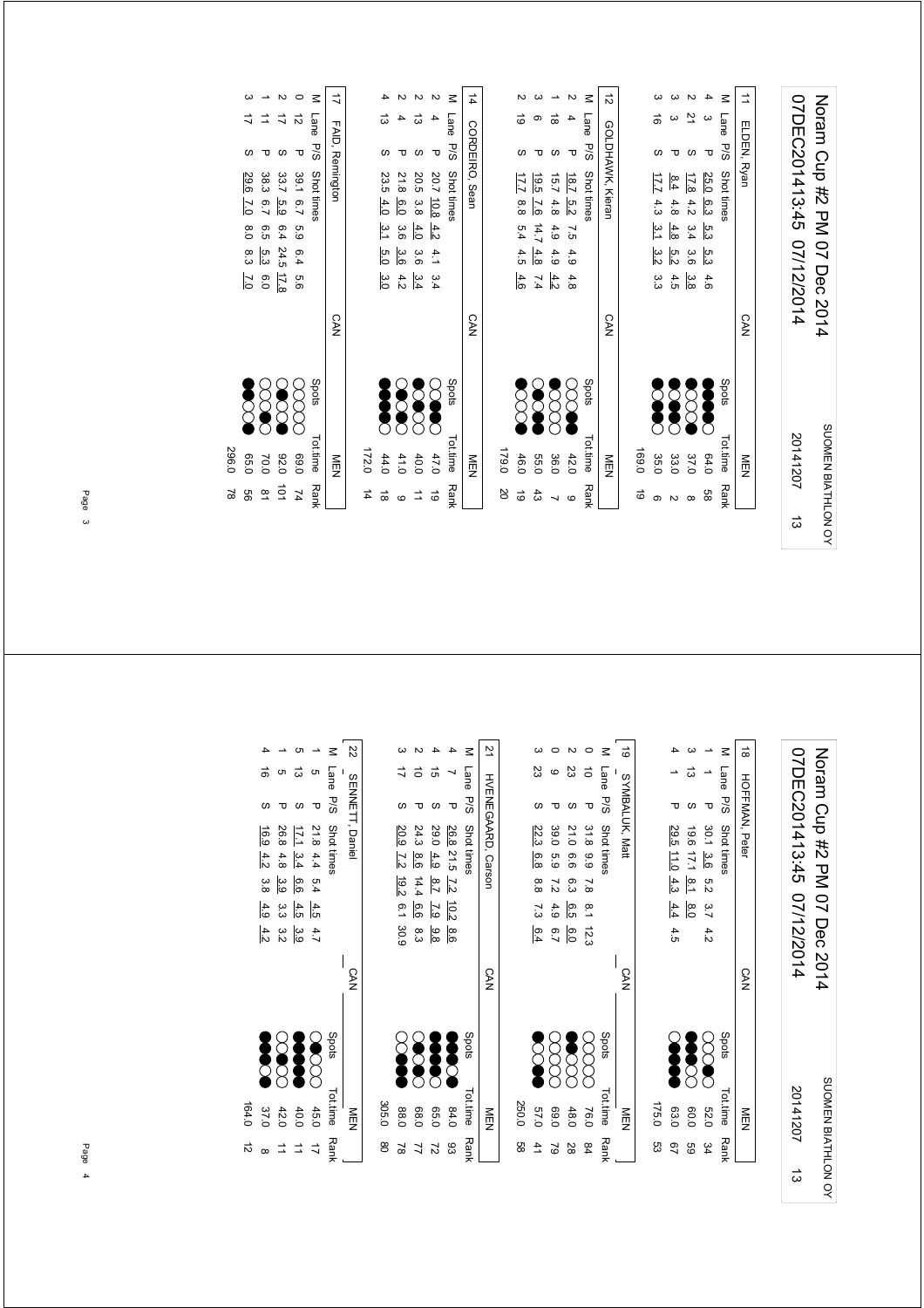| ದ | 20141207           | 07DEC201413:45 07/12/2014   |
|---|--------------------|-----------------------------|
|   | SUOMEN BIATHLON OY | Noram Cup #2 PM 07 Dec 2014 |

|        | NEN           |            | <b>CAN</b> |          |  |                  | STUSHNOFF, Thomas   |   | 56     |
|--------|---------------|------------|------------|----------|--|------------------|---------------------|---|--------|
|        |               |            |            |          |  |                  |                     |   |        |
| ద్ద    | 206.0         |            |            |          |  |                  |                     |   |        |
| ین     | 53.0          | <b>SCR</b> |            | .<br>გ.ე |  | 31.6 5.0 4.9 4.4 |                     | ಠ |        |
| g      | <b>58.0</b>   | 8<br>8     |            | 6.2      |  | 31.8 7.3 5.8 6.6 |                     |   |        |
| S<br>S | 44.0          | SSS        |            | 4.3      |  | 25.8 4.9 4.9 5.6 |                     |   |        |
| 82     | 0.15          | CCC        |            | ო<br>ვ   |  | 24.5 5.4 6.3 6.0 |                     |   |        |
|        | Tot.time Rank | Spots      |            |          |  |                  | Lane P/S Shot times |   | $\leq$ |
|        | NEN           |            | <b>CAN</b> |          |  |                  | MERCIER, Emmanuel   |   | SS     |

|                      | Tot.time Rank | Spots       |            |                            |                   |  | M Lane P/S Shot times |   |                |
|----------------------|---------------|-------------|------------|----------------------------|-------------------|--|-----------------------|---|----------------|
|                      | NEN           |             | <b>CAN</b> |                            |                   |  | SECU, Andrei          |   | $\overline{z}$ |
|                      |               |             |            |                            |                   |  |                       |   |                |
| 23                   | 182.0         |             |            |                            |                   |  |                       |   |                |
| 14                   | 42.0          | Į           |            | $20.3\ 5.0\ 4.3\ 4.2\ 3.7$ |                   |  |                       |   |                |
| o<br>⊇               | 62.0          | gg          |            | .<br>თ                     | 27.1 9.3 12.5 3.9 |  |                       |   |                |
|                      | 35.0          | <b>2000</b> |            | $\frac{2.8}{2}$            | 17.4442.739       |  |                       | ಹ |                |
| $\overrightarrow{=}$ | 43.0          | <b>SOC</b>  |            | ო<br>ო                     | 22.4 3.5 5.4 4.7  |  | τ                     |   |                |
|                      | Tot.time Rank | Spots       |            |                            |                   |  | Lane P/S Shot times   |   | $\leq$         |
|                      | NEN           |             | <b>CAN</b> |                            |                   |  | STUSHNOFF, Thomas     |   | 92             |

| M Isso Dio Shattimon | 28 PENNINGTON, Brett |       |                      |               | ă            | $\sim$           | M Lane P/S Shot times |
|----------------------|----------------------|-------|----------------------|---------------|--------------|------------------|-----------------------|
|                      |                      |       |                      |               |              | τ                |                       |
|                      |                      |       |                      | 29.5 8.9      | 18.2 5.1     |                  |                       |
|                      |                      |       |                      |               |              |                  |                       |
|                      |                      |       | 27.6 4.2 4.1 3.4 3.3 | 9.6           | 5.5 5.3      | 23.8 8.9 9.0 8.2 |                       |
|                      |                      |       |                      | $\frac{6}{3}$ |              |                  |                       |
|                      |                      |       |                      | 5.8           | 6.0          | 6.9              |                       |
|                      | <b>CAN</b>           |       |                      |               |              |                  |                       |
| りりょう                 |                      |       | 2<br>2               | <b>Second</b> | <b>POOCE</b> | <b>2000</b>      | Spots                 |
| Tattima Bank         | NEN<br>Z             | 230.0 | 0.03                 | 70.0          | 46.0         | 64.0             | Tot.time              |
|                      |                      | 48    | 27                   | $\frac{8}{1}$ | 25           | 9g               | <b>Rank</b>           |

|           |        |               |                 |              | $\leq$        | 28                       |
|-----------|--------|---------------|-----------------|--------------|---------------|--------------------------|
|           | G)     | ನ             | ಹೆ              | đ            | Lane          |                          |
|           |        | ᠊ᠣ            |                 | ᠊ᠣ           | $5\%$         |                          |
|           | 15.0   | 21.3 4.3      | 21.2 4.7        | 24.4 3.4 4.4 | Shot times    | <b>PENNINGTON, Brett</b> |
|           | 4.1    |               |                 |              |               |                          |
|           | ე<br>ო | ო<br>თ<br>თ   |                 |              |               |                          |
|           | 4.0    | 4.7           | 5.4             | 0.0          |               |                          |
|           | ဖွဲ    | $\frac{5}{1}$ | $\frac{2.5}{3}$ | ဖွဲ          |               |                          |
|           |        |               |                 |              |               | <b>CAN</b>               |
|           | 8<br>8 |               | <b>88</b><br>88 | $\infty$     | Spots         |                          |
|           |        |               |                 |              |               |                          |
| 175.0     | 38.0   | 46.0          | 43.0            | 48.0         | Tot.time Rank | NEN                      |
| $\vec{8}$ |        | ΣS            | <b>ZO</b>       | 21           |               |                          |

Noram Cup #2 PM 07 Dec 2014<br>07DEC201413:45 07/12/2014 07DEC201413:45 07/12/2014 Noram Cup #2 PM 07 Dec 2014 SUOMEN BIATHLON OY SUOMEN BIATHLON OY 20141207ದ

|                         | $\frac{1}{2}$ | $\frac{1}{2}$ | NANNA Tail                           | š      |
|-------------------------|---------------|---------------|--------------------------------------|--------|
|                         |               |               |                                      |        |
| g                       | 0.161         |               |                                      |        |
|                         | 44.0          | Ş             | .<br>20<br>22.1 3.6<br>$4.5 \t3.5$   |        |
| 98                      | 73.0          | 8             | 37.5 7.7<br>7.3 7.2<br>$\frac{5}{3}$ |        |
| $\frac{\infty}{\infty}$ | 74.0          | <b>SO</b>     | τ<br>40.3 7.6 9.5 6.3 7.2            |        |
|                         | Tot.time Rank | Spots         | Lane P/S Shot times                  | $\leq$ |
|                         | NEN           | <b>CAN</b>    | HARTLEY, Mark                        | 59     |

|               | $\frac{1}{2}$ |                            | 32 Panl AS Panl |        |
|---------------|---------------|----------------------------|-----------------|--------|
|               |               |                            |                 |        |
| <b>Second</b> |               | 27.0 4.5 3.7<br>4.6<br>4.9 | 24              |        |
| <b>SOOO</b>   |               | 21.2 2.4 3.6<br>$3.4$ 3.4  | $\vec{0}$       |        |
| <b>Seeded</b> |               |                            | Ωŝ              | CΠ     |
| <b>SOC</b>    |               | 21.8 4.1 3.1 3.1 3.3       | ನ<br>τ          |        |
| spots         |               | Lane P/S Shot times        |                 | $\leq$ |
|               | <b>CAN</b>    |                            | 30 MANN, Taij   |        |

|       |                            |                                                                |      |                        | $\leq$              | 82          |
|-------|----------------------------|----------------------------------------------------------------|------|------------------------|---------------------|-------------|
|       |                            |                                                                |      | N                      |                     |             |
|       |                            |                                                                |      | τ                      |                     | KULAS, Paul |
|       | 25.0 10.7<br>9.8 11.4 13.6 | $31.7 \ \frac{28.1}{26.6} \ \ 8.8 \ \ 12.0 \ \frac{11.5}{2.8}$ |      | 38.8 10.5 9.0<br>9.385 | Lane P/S Shot times |             |
|       |                            |                                                                |      |                        |                     | VSN         |
|       | <b>SO</b>                  |                                                                |      | X                      | Spots               |             |
| 328.0 | 73.0                       | 0.18                                                           | 94.0 | 0.08                   | Tot.time Rank       | ミロ          |
| 88    | 97                         | 83                                                             | 103  | 88                     |                     |             |

|             |      |                                             |                  | $\leq$        | జ                    |
|-------------|------|---------------------------------------------|------------------|---------------|----------------------|
| ΣS          | ဖ    | 23                                          | $\infty$         | Lane          |                      |
| S           |      | S                                           | τ                | S/d           |                      |
| 51.2        | 37.9 | 56.2                                        |                  | Shot times    | <b>BANMAN, Duane</b> |
|             |      |                                             |                  |               |                      |
| $4.3$ $4.4$ |      | 8.3 $\frac{7.7}{6.8}$ $\frac{5.3}{6.4}$ 4.6 | 42.6 8.8 7.6 7.6 |               |                      |
| 7.0 4.1     |      |                                             |                  |               |                      |
|             |      |                                             | ς'n              |               |                      |
|             |      |                                             |                  |               | CAN                  |
|             |      |                                             |                  | Spots         |                      |
|             |      |                                             |                  |               |                      |
| 75.0        | 0'29 | 0.78                                        | 77.0             | Tot.time Rank | NEN                  |
| 69          | ವ    | $\overline{6}$                              | 98               |               |                      |

306.0 81

306.0 81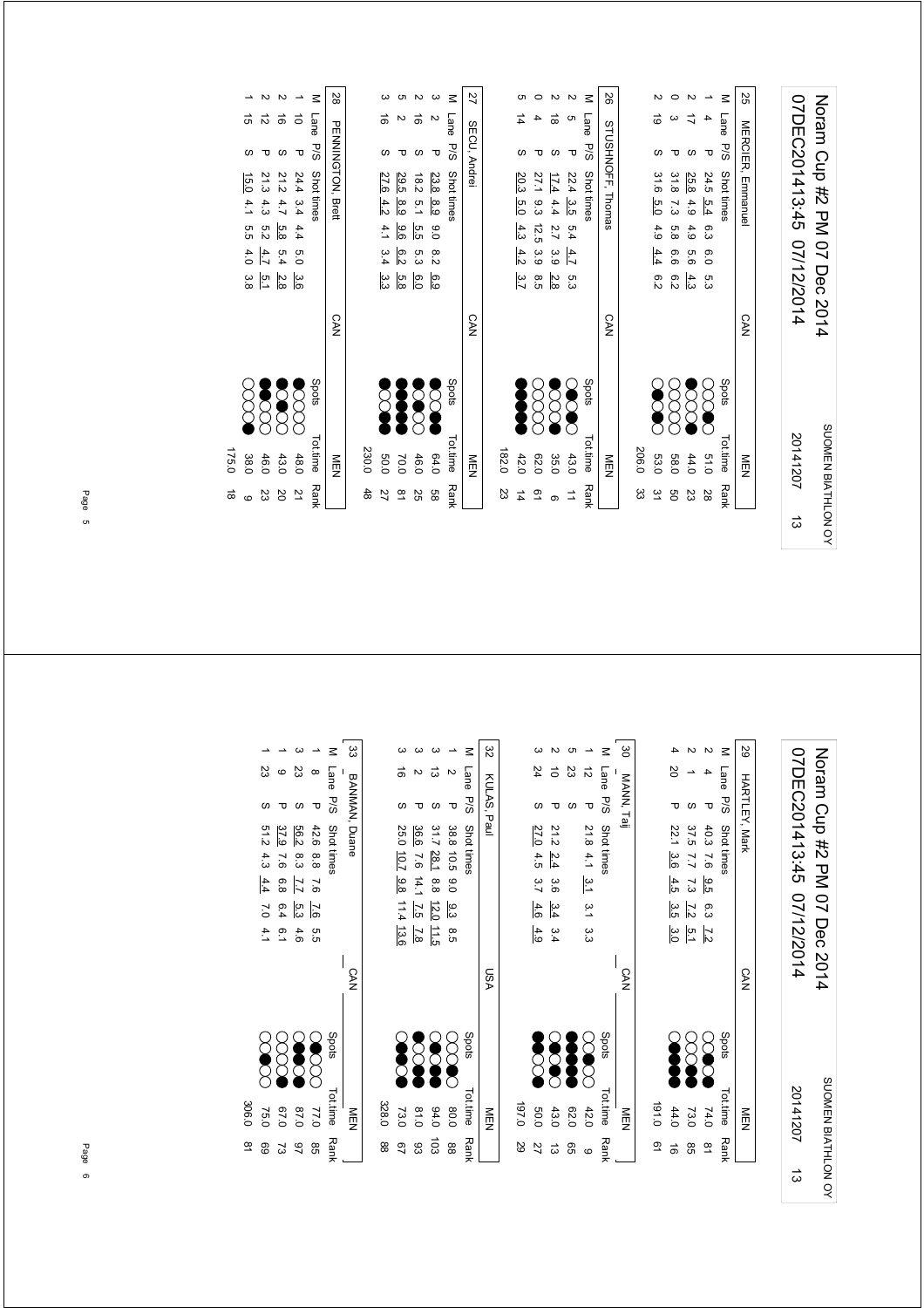| 07DEC201413:45 07/12/2014 | Noram Cup #2 PM 07 Dec 2014 |
|---------------------------|-----------------------------|
| 20141207                  | SUOMEN BIATHLON OY          |
|                           |                             |

SUOMEN BIATHLON OY

20141207

ದ

07DEC201413:45 07/12/2014 Noram Cup #2 PM 07 Dec 2014

Noram Cup #2 PM 07 Dec 2014

07DEC201413:45 07/12/2014

38

CISLO, Ray

CISLO, Ray

M Lane P/S Shottimes<br>2 11 P 29.2 3.1 2.4 <u>2.7 3.6</u><br>4 18 S 22.2 14.2 4.8 5.1 18.2<br>3 11 P 36.6 2.7 3.<u>0 2.7 6.1</u><br>2 17 S 17.9 3.6 <u>3.3</u> 2.5 3.<u>9</u>

CAN

P/S Shot times  $\sim$  Shots Shots Tot.time P/S Shot times

 $21$   $29.2$   $3.1$   $2.4$   $2.7$   $3.6$   $3.9$   $49.0$   $25$  75 18.2 5.1 14.2 67.0 4.8 4 18 S 22.3 5 11 P 36.6 2.7 3.0 2.7 6.1 P 36.6 2.7 P 36.0 50 2 3.9 2.5 3.6 32.0 3.3 2 17 S 17.9

 $\begin{matrix}\n\bullet & \circ & \circ \\
\bullet & \circ & \circ \\
\bullet & \bullet & \circ\n\end{matrix}$ 

 $\vartheta$ **Second** 

49.0<br>67.0<br>67.0<br>58.0 2<br>206.0 38

206.0 38

MEN

Tot.time Rank

|    | Tottime<br>Tottime | Snate       |            | M Iana D'S Shot fimea            |  |
|----|--------------------|-------------|------------|----------------------------------|--|
|    | MEN                |             | <b>CAN</b> | ပ္ပ<br>၁<br>SINGLETON, Bryan     |  |
| 97 | 265.0              |             |            |                                  |  |
| 83 | 70.0               | Š           |            | Z2<br>43.3 5.9<br>5.8            |  |
| 71 | 05.0               | <b>2002</b> |            | 31.2 11.1 6.3 6.9 7.0            |  |
| 88 | 03.0               | S           |            | 14<br>26.2<br>6.6 7.9 17.3       |  |
| 99 | 0.79               | <b>SOC</b>  |            | Δ<br>26.8 8.5<br>7.3 8.3 7.7     |  |
|    | Tot.time Rank      | Spots       |            | $\leq$<br>Lane P/S<br>Shot times |  |
|    | NEN<br>D           |             | <b>CAN</b> | \$4<br>CREASY, Glen              |  |
|    |                    |             |            |                                  |  |

| 35<br>So   |   | SINGLETON, Bryan                 | <b>CAN</b> |              | NEN                   |
|------------|---|----------------------------------|------------|--------------|-----------------------|
| $\leq$     |   | Lane P/S Shot times              |            | <b>Spots</b> | Tot.time Rank         |
|            | ನ | 34.0 8.1 6.8<br>8.8<br>8.8       |            |              | 200<br>72.0           |
|            | ಕ | 21.5 6.2 4.7<br>.<br>9.9<br>10.2 |            |              | <b>Section</b><br>032 |
|            |   | 38.3 6.4 5.6 6.1 5.3             |            |              | $\infty$<br>0.69      |
|            | δ | 26.1 5.2 7.2 4.4 6.9             |            |              | <b>SCACCE</b><br>54.0 |
|            |   |                                  |            |              | 247.0                 |
| <u>ట్ల</u> |   | DREIMAN, Chester                 | VSN        |              | NEN                   |
|            |   | M I and Pio Shot timpe           |            |              | Shris<br>Tottime Bank |

|        |    |                       |               |         | $\frac{1}{2}$ |                | $\ddot{ }$    |               |
|--------|----|-----------------------|---------------|---------|---------------|----------------|---------------|---------------|
| $\leq$ |    | Lane P/S Shot times   |               |         |               | Spots          | Tot.time Rank |               |
|        |    | 32.3 5.3 4.0          | 4.3           | ra<br>N |               | <b>Service</b> | 58.0          | 49            |
|        | δŠ | 35.3 16.3 4.7 5.1 4.3 |               |         |               |                | 71.0          | $\frac{8}{2}$ |
|        |    | 33.2 5.7<br>5.8       | $\frac{6}{2}$ | ი<br>ვ  |               | <b>SOCT</b>    | 0.19          | GG            |
|        | 6  | 37.6 5.1<br>4.7       | 5.7           | 5.4     |               | <b>Second</b>  | 63.0          | S2            |
|        |    |                       |               |         |               |                | 253.0         | 80            |
|        |    |                       |               |         |               |                |               |               |

|                             |                          |                         |                                        |                     | 37                 |
|-----------------------------|--------------------------|-------------------------|----------------------------------------|---------------------|--------------------|
| ğ                           |                          |                         |                                        |                     |                    |
|                             |                          |                         |                                        |                     |                    |
| 37.0<br>$5.0$ 8.2 15.0 24.9 | 52.8 11.7 11.1 11.1 13.8 | 36.0 4.7 13.6 13.8 10.7 | 46.8 13.0 12.3 9.3<br>$\frac{10.3}{2}$ | Lane P/S Shot times | BEREZOWSKI, Lester |
|                             |                          |                         |                                        |                     | <b>CAN</b>         |
| $\sum_{i=1}^{n}$            | 888                      |                         |                                        | Spots               |                    |
| 0.66                        | 109.0                    | 0.08                    | 0.96                                   | Totitime Rank       | ≧型                 |
| $\frac{\infty}{\infty}$     | $\overrightarrow{0}$     | 66                      | $\frac{1}{2}$                          |                     |                    |

392.0 96

392.0 96

M Lane P/S Shot times<br>
2 2 P 40.9 87 7.<br>
3 14 S 33.0 14.4 <u>15.</u><br>
2 2 P 48.0 <u>7.1</u> 9.1 2 2 P 48.0 7.1 9.6 9.0 10.6 2 2 2 P 48.0 10.1 2 9.2 2 9.2 P 48.0 2 9.2 P 48.0 P 48.0 P 48.0 P 48.0 P 48.0 P 48.0 P 48.0 P 48.0 P 48.0 P 48.0 P 48.0 P 48.0 P 48.0 P 48.0 P 48.0 P 48.0 P 48.0 P 48.0 P 48.0 P 48.0 P 48.0 P 4  $31.4$   $14.7$   $15.8$   $14.4$   $15.8$   $13.2$   $7.4$   $15.8$   $13.2$   $14.4$   $15.8$   $13.2$   $14.4$   $15.8$   $15.9$   $15.9$   $15.9$   $15.9$   $15.9$   $15.9$   $15.9$   $15.9$   $15.9$   $15.9$   $15.9$   $15.9$   $15.9$   $15.9$   $15.9$   $15.9$   $15.9$   $15.9$  $P$  40.9 8.7 7.7 7.3 9.3<br>
8 33.0 14.4 15.8 13.2 7.4<br>
P 48.0 7.1 9.6 9.0 10.6<br>
8 35.7 14.4 8.9 13.5 18.0

 $\overline{\mathbf{4}}$ 

39

BORGLUM, Brian

BORGLUM, Brian

CAN

Py Spots Tot.time Rank Shot times

888 Spots

MEN

Tot.time Rank

|          |   | N                                                                                                                                                                                                                         | ယ                     | N                    |
|----------|---|---------------------------------------------------------------------------------------------------------------------------------------------------------------------------------------------------------------------------|-----------------------|----------------------|
|          |   |                                                                                                                                                                                                                           | $\sharp$              |                      |
|          | လ | τ                                                                                                                                                                                                                         | S                     | ᠊ᠣ                   |
|          |   | $\begin{array}{r} 33.0 \ 14.4 \ \overline{16.8} \ \overline{13.2} \ \overline{1.4} \\ 48.0 \ \overline{1.1} \quad 9.6 \ \overline{9.0} \ \ 10.6 \\ 48.0 \ \overline{1.1} \quad 9.6 \ \overline{9.0} \ \ 10.6 \end{array}$ |                       | 40.9 8.7 7.7 7.3 9.3 |
|          |   |                                                                                                                                                                                                                           |                       |                      |
|          |   |                                                                                                                                                                                                                           |                       |                      |
|          |   |                                                                                                                                                                                                                           |                       |                      |
|          |   |                                                                                                                                                                                                                           |                       |                      |
|          |   | <b>3833<br/>8888</b>                                                                                                                                                                                                      |                       |                      |
| 374.0 94 |   | 92.0<br>98.0<br>99.0                                                                                                                                                                                                      |                       | 85.0 94              |
|          | g | $\vec{c}$                                                                                                                                                                                                                 | $\overrightarrow{01}$ |                      |

|       | ΣŚ              |                  | Z2                    |                      |                     |                  |
|-------|-----------------|------------------|-----------------------|----------------------|---------------------|------------------|
|       | S               |                  |                       | τ                    |                     |                  |
|       | 29.2 5.4        | 45.6             | 35.6                  |                      | Lane P/S Shot times | PROUDFOOT, James |
|       |                 | .<br>გა          | 5.4                   |                      |                     |                  |
|       | 6.0 6.4         |                  | 5.2                   | 44.3 5.5 5.2 4.3 4.3 |                     |                  |
|       |                 | 4.9 5.3          | 4.5                   |                      |                     |                  |
|       | $\frac{6.2}{2}$ | 4.8              | 4.7                   |                      |                     |                  |
|       | ပ္ပ<br>(၁       |                  |                       |                      |                     |                  |
|       |                 |                  |                       |                      |                     |                  |
|       |                 |                  |                       |                      |                     |                  |
|       |                 | $\sum_{i=1}^{n}$ | $\breve{\mathcal{B}}$ |                      | Spots               |                  |
|       | Š               |                  |                       |                      |                     |                  |
|       |                 |                  |                       |                      |                     |                  |
| 255.0 | 0'19            | 74.0             | 0'19                  | 0.79                 |                     |                  |
| 82    |                 |                  | 82                    | 8                    | Tot.time Rank       |                  |

|       |                               |                           |                                                               | G                             | $\leq$        | $\ddot{4}$ |
|-------|-------------------------------|---------------------------|---------------------------------------------------------------|-------------------------------|---------------|------------|
|       | ΣS                            |                           |                                                               | $\Rightarrow$                 | Lane          |            |
|       |                               |                           |                                                               | ᠊ᠣ                            | s/d           | TEW, Ryan  |
|       | 26.2<br>20.3 10.9 9.8<br>10.2 | 40.3<br>10.2 8.0 17.2 9.1 | 36.0<br>18.5<br>$\frac{13.1}{13.1}$<br>13.7<br>$\overline{L}$ | 42.7<br>56.7 10.2<br>10.2 12. | Shot times    |            |
|       |                               |                           |                                                               |                               |               | <b>CAN</b> |
|       | <b>Second</b>                 |                           | 888                                                           |                               | Spots         |            |
| 428.0 | 0.18                          | 0°56                      | 101.0                                                         | 151.0                         | Tot.time Rank | M<br>四     |
| 97    | 2                             | đ                         | 101                                                           | 60L                           |               |            |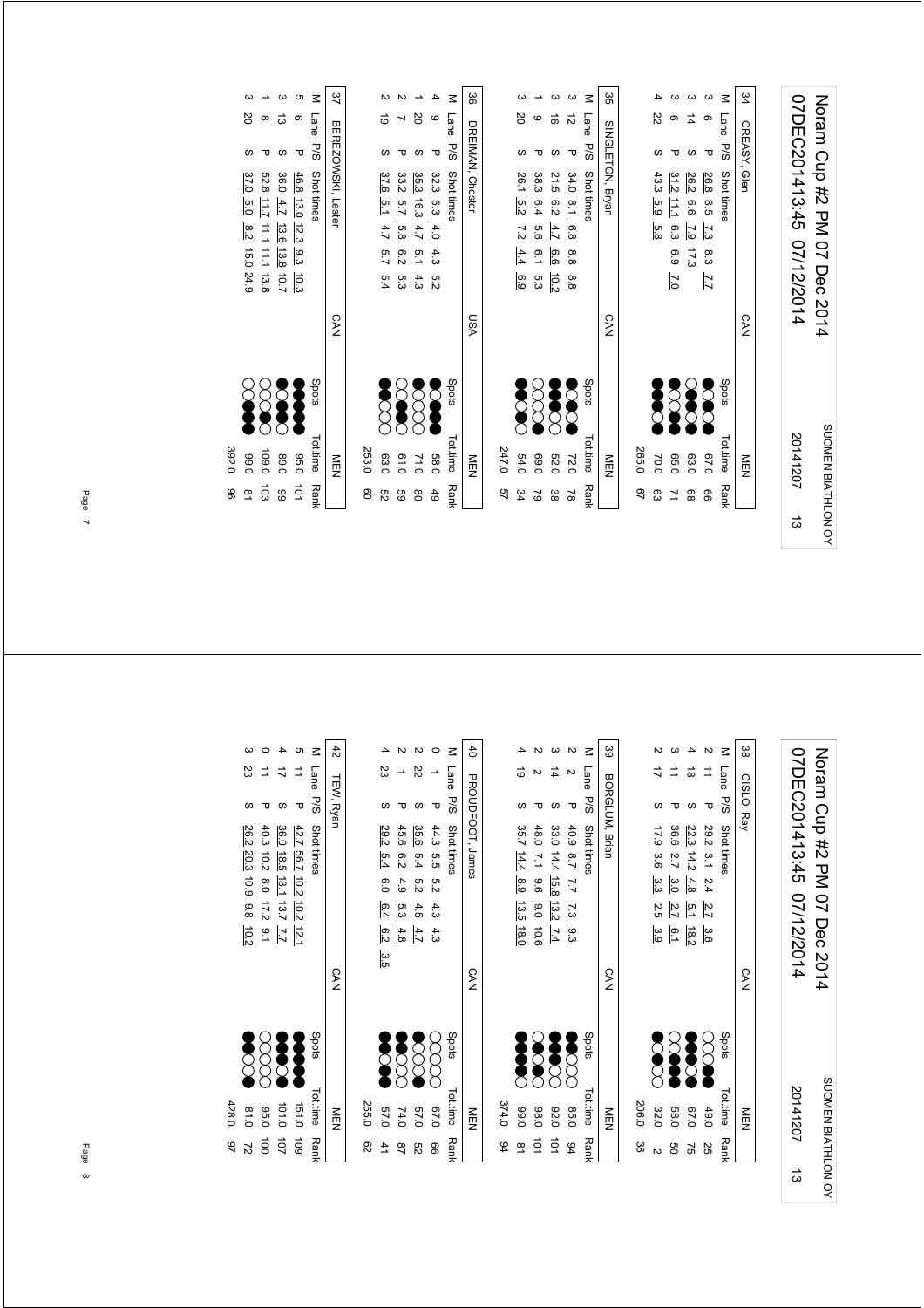| 07DEC201413:45 07/12/2014 | Norman Cup #2 PM 07 Dec 2014 |
|---------------------------|------------------------------|
| 20141207                  | SUOMEN BIATHLON OY           |
| ದ                         |                              |

|               | NEN         |            | <b>CAN</b> |                |               |               |      | KEENLISIDE, Julia |   | 44         |
|---------------|-------------|------------|------------|----------------|---------------|---------------|------|-------------------|---|------------|
| ಚ             | 293.0       |            |            |                |               |               |      |                   |   |            |
| g             | <b>63.0</b> | <b>S</b>   |            | $\frac{8}{2}$  | 6.7           | 6.5 5.5       | 30.6 |                   | Β |            |
| $\frac{8}{1}$ | 74.0        |            |            | 0.0            | $\frac{1}{2}$ | 7.7 9.3       | 37.7 |                   |   |            |
| $\frac{8}{4}$ | 76.0        | <b>SSS</b> |            | $\frac{6}{5}$  | $\frac{1}{2}$ | 38.6 13.9 7.2 |      |                   | ದ |            |
| 88            | 0.08        | ECC        |            | $\overline{6}$ | $\frac{8}{2}$ | 36.2 13.5 7.6 |      | ᠊ᠣ                |   |            |
| <b>Rank</b>   | Tottime     | Spots      |            |                |               | Shot times    |      | Lane P/S          |   | Ξ          |
|               | MEN<br>N    |            | <b>CAN</b> |                |               |               |      | KOLOS, Danylo     |   | $\ddot{3}$ |

| 45          |       |                      |                      |                  |              | z           | 44                |
|-------------|-------|----------------------|----------------------|------------------|--------------|-------------|-------------------|
| JANES, Cori |       | δ                    |                      | GÌ               | c            | Lane P/S    |                   |
|             |       |                      |                      |                  | ᠊ᠣ           |             |                   |
|             |       |                      | 40.7                 |                  |              | Shot times  | KEENLISIDE, Julia |
|             |       |                      |                      |                  |              |             |                   |
|             |       | 40.7 6.7 5.2 3.7 5.9 | 911 99 4             | 32.1 5.9 6.5 6.2 | 38.4 4.5 5.3 |             |                   |
|             |       |                      | 4.6                  |                  | $-4.6$       |             |                   |
|             |       |                      | $rac{5.8}{48}$       |                  | 5.0          |             |                   |
| <b>CAN</b>  |       |                      |                      |                  |              |             | <b>CAN</b>        |
|             |       | <b>Section</b>       | <b>SSS</b>           | Š                | Ş            | Spots       |                   |
| NEN         | 310.0 | 0.50                 | 121.0                | <b>59.0</b>      | 0.99         | Tot.time    | NEN               |
|             | ð     | 9g                   | $\overrightarrow{c}$ | g<br>G           | 82           | <b>Rank</b> |                   |

| <b>Spots</b><br>Tottime |
|-------------------------|
| gg<br>0.98              |
| <b>SSS</b><br>88.0      |
| 8<br>8<br>0.08          |
| <b>SCC</b><br>0.18      |
| 335.0                   |
|                         |

|       |            |             |                                           |                 | Z          | 46            |
|-------|------------|-------------|-------------------------------------------|-----------------|------------|---------------|
|       | ß          |             |                                           |                 | Lane       |               |
|       |            |             |                                           | ᠊᠐              | s<br>Sd    | HALL, Deborah |
|       | 30.7       | 30.1        | 26.3                                      | 28.3 6.4        | Shot times |               |
|       | 8.8        | .<br>ფ      | 6.7                                       |                 |            |               |
|       | 6.3 5.2    | ი<br>ო      | $\overline{6.0}$                          | $\frac{6.8}{8}$ |            |               |
|       |            |             | ო<br>ს  <br>ს                             | 6.4             |            |               |
|       | ں<br>ن     |             | $\frac{6}{9}$ $\frac{4}{9}$ $\frac{4}{9}$ |                 |            |               |
|       |            |             |                                           |                 |            | <b>CAN</b>    |
|       | <b>SOF</b> |             |                                           |                 | Spots      |               |
| 238.0 | 0.19       | <b>55.0</b> | <b>55.C</b>                               | 01'0            | Tot.time   | M<br>ワマ       |
| 9     | 49         | 43          | 46                                        | 99              | Rank       |               |

Noram Cup #2 PM 07 Dec 2014<br>07DEC201413:45 07/12/2014 07DEC201413:45 07/12/2014 Noram Cup #2 PM 07 Dec 2014 SUOMEN BIATHLON OY 20141207 SUOMEN BIATHLON OY 20141207 $\frac{1}{3}$ 

|       |               |             |                |      | Σ                   | 4               |
|-------|---------------|-------------|----------------|------|---------------------|-----------------|
|       | Ρ             | თ           | ಸ              |      | Lane P/S Shot times |                 |
|       |               |             |                | τ    |                     | HAGGARTY, Karir |
|       | 30.7          | 40.1        | 36.5 17.1 9.6  |      |                     |                 |
|       | $\frac{1}{2}$ | စ်<br>စ     |                |      |                     |                 |
|       | 11.4 11.7     | 8.8         |                |      |                     |                 |
|       |               | ာ<br>၁၁     | 11.49.99       |      |                     |                 |
|       | .<br>თ        | ခြ          |                |      |                     |                 |
|       |               |             |                |      |                     |                 |
|       |               |             |                |      |                     | <b>CAN</b>      |
|       |               |             |                |      |                     |                 |
|       |               |             |                |      | Spots               |                 |
|       | Š             | <b>SCAR</b> | <b>Section</b> | Š    |                     |                 |
|       |               |             |                |      |                     |                 |
| 280.0 | 83.0          | 19.0        | 0.06           | 28.0 | Tot.time Ran!       | NEN             |
|       |               |             |                |      |                     |                 |
| 97    |               | g           | $\vec{p}$      |      |                     |                 |

|       |                         |                                    |                       |                        |                         | 48                  |
|-------|-------------------------|------------------------------------|-----------------------|------------------------|-------------------------|---------------------|
|       | ತ                       |                                    | ಹ                     |                        |                         |                     |
|       |                         |                                    |                       |                        |                         |                     |
|       | 31.5 11.0 11.4 12.5 8.5 | 45.1 17.7 27.1<br>8.7<br><u>rı</u> | 35.9 8.8 7.7 10.6 8.8 | 46.0 7.3 10.8 9.7 10.9 | M Lane P/S Struct times | MACCULLOCH, Lynette |
|       |                         |                                    |                       |                        |                         | CAN                 |
|       | <b>SSS</b>              | Į                                  | <b>200</b>            | E                      | spots                   |                     |
| 367.0 | 0.18                    | 120.0                              | 76.0                  | 0.06                   | Tot.time Rank           | NEN                 |
| ၆     | 2                       | 104                                | 87                    | 86                     |                         |                     |

|            |           |                  |                                                          |               | ₹             | 49                       |
|------------|-----------|------------------|----------------------------------------------------------|---------------|---------------|--------------------------|
|            |           |                  | Β                                                        |               | Lane          |                          |
|            |           |                  |                                                          |               | <b>P/S</b>    |                          |
|            | 26.4      |                  | $\frac{33.6}{24.4}$ $\frac{54.4}{4.9}$ $\frac{4.9}{6.0}$ |               | Shot times    | <b>BULLER, Kimberley</b> |
|            | 4.3       |                  |                                                          |               |               |                          |
|            | 4.5       | $^{2.5}$         | 5.1                                                      | 63            |               |                          |
|            | ة 3.<br>9 | $\overline{2.2}$ | .<br>დ                                                   | 6.4           |               |                          |
|            | 4.3       | 4.5              | 9.6                                                      | $\frac{6}{2}$ |               |                          |
|            |           |                  |                                                          |               |               | <b>CAN</b>               |
|            | Š         | <b>889</b>       |                                                          | $\delta$      | Spots         |                          |
| 221.0      | 47.0      | 02.0             | 0.05                                                     | 0.20          | Tot.time Rank | ≧四                       |
| $\ddot{3}$ | 23        |                  | జ                                                        | 9g            |               |                          |

|       |                                     |                               |                                 |                          | z                 | g                 |
|-------|-------------------------------------|-------------------------------|---------------------------------|--------------------------|-------------------|-------------------|
|       | Z2                                  |                               |                                 |                          | Lane              |                   |
|       |                                     |                               |                                 |                          | s/d               |                   |
|       | 23.5 8.4 8.3 8.3<br>$\frac{7.5}{7}$ | 46.0 18.2<br>$16.1$ 15.1 13.7 | 36.6<br>11.0 2.9 10.6<br>$-5.5$ | 37.0 16.7 14.7 11.9 12.9 | Shot times        | CORCORAN, Jessica |
|       |                                     |                               |                                 |                          |                   | <b>CAN</b>        |
|       | <b>SCCCC</b>                        | <b>888</b>                    |                                 | <b>SSS</b>               | stod <sub>S</sub> |                   |
| 372.0 | 0.19                                | 126.0                         | 0.18                            | 104.0                    | Tot.time Rank     | NEN               |
| 89    |                                     | $\overline{0}$                | 95                              | $\overrightarrow{05}$    |                   |                   |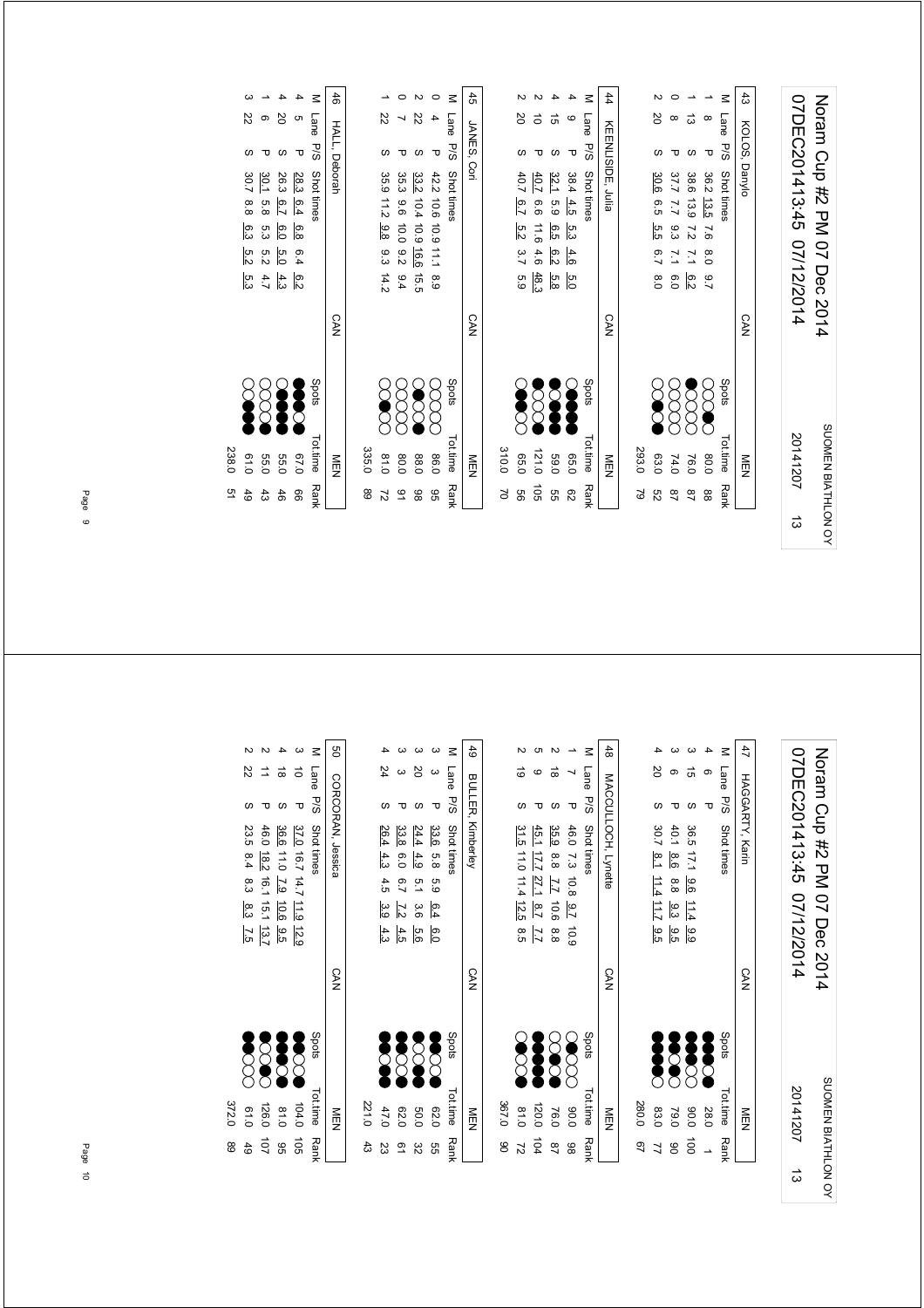| 07DEC201413:45 07/12/2014 | Noram Cup #2 PM 07 Dec 2014 |
|---------------------------|-----------------------------|
| 20141207                  | SUOMEN BIATHLON OY          |
|                           |                             |

| 2      |      |              | BURKINSHAW-ZELXO, Ra                                                                                                           | <b>CAN</b> |                  | MEN<br>N        |                |
|--------|------|--------------|--------------------------------------------------------------------------------------------------------------------------------|------------|------------------|-----------------|----------------|
|        | Lane | <b>P/S</b>   | Shot times                                                                                                                     |            | Spots            | <b>Tot.time</b> | <b>Rank</b>    |
|        | O    | Δ            | 38.1<br>6.6<br>8.8<br>9.8<br>°0                                                                                                |            |                  | 77.0            | 95             |
|        | 2    | S            | 36.8                                                                                                                           |            | Š                |                 | 83             |
|        | 4    |              | 38.5<br>10.5<br>თ  <br>თ  <br>თ  <br>$\frac{8.2}{2.1}$<br>6.7<br>8.5<br>5.1                                                    |            | $\sum_{i=1}^{n}$ | 78.0            | 68             |
|        | 22   |              | 40.4<br>6.3<br>6.8                                                                                                             |            |                  | 78.0            | $\overline{C}$ |
|        |      |              |                                                                                                                                |            |                  | 312.0           | 84             |
| g      |      | BRENNAN, Liz |                                                                                                                                | <b>CAN</b> |                  | NEN             |                |
| $\leq$ | Lane | <b>P/S</b>   | Shot times                                                                                                                     |            | Spots            | <b>Tot.time</b> | <b>Rank</b>    |
|        | ਠੋ   | τ            | 24.6<br>$\overline{L}$<br>8.2                                                                                                  |            | Š                | 0.09            | 29             |
|        | ದ    |              | 25.8<br>$\frac{8}{2}$                                                                                                          |            | <b>SO</b>        | 0'29            | 57             |
|        | CΠ   |              | 26.9<br>$\frac{7.4}{7.4}$<br>6.9<br>$\frac{1}{2}$ $\frac{1}{3}$ $\frac{1}{4}$ $\frac{1}{5}$ $\frac{1}{5}$<br>$\frac{7.7}{7.9}$ |            | $\bigotimes$     | 0.85            | g              |
| N      | 21   | S            | 24.4<br>66<br>8.8                                                                                                              |            |                  | 0.10            | 49             |

|       |              |                  | c                                                                 | $\omega$         | $\leq$          | ςg              |       |      |                                                                     |                  |                |
|-------|--------------|------------------|-------------------------------------------------------------------|------------------|-----------------|-----------------|-------|------|---------------------------------------------------------------------|------------------|----------------|
|       | 23           | ದ                | 23                                                                | ⇉                | Lane            |                 |       | 21   | ຕ                                                                   | ದ                | $\vec{a}$      |
|       |              |                  | S                                                                 | $\mathbf \sigma$ | 57<br>26        |                 |       |      |                                                                     |                  | ᠊ᠣ             |
|       | 39.5         |                  | $\frac{46.0}{36.4} \frac{6.6}{26.3}$<br>34.8 6.3                  |                  | Shot times      | MOORE, Helaynea |       | 24.4 | 26.9                                                                | 25.8             | 24.6           |
|       | ဖွဲ          |                  |                                                                   |                  |                 |                 |       |      | $\frac{7}{1}$ $\frac{7}{4}$ $\frac{7}{4}$ 9.9                       |                  |                |
|       | 8.5          |                  | $\begin{array}{c c}\n0. & 0.4 \\ -0.7 & 0.8\n\end{array}$         |                  |                 |                 |       | 8.8  | 9 8 9<br>9 9 9                                                      |                  |                |
|       | 9.5          |                  | စ် ၁ ပ<br>၁ ပ                                                     |                  |                 |                 |       |      | $\frac{1}{3} \frac{8}{4} \frac{6}{4} \frac{1}{6}$                   |                  |                |
|       |              | 69.0             |                                                                   | 5.7              |                 |                 |       | 7.3  | $2.56$<br>$-10.7$                                                   |                  |                |
|       |              |                  |                                                                   |                  |                 | <b>CAN</b>      |       |      |                                                                     |                  |                |
|       | <b>Seede</b> | $\sum_{i=1}^{n}$ | <b>Seeds</b>                                                      | Š                | Spots           |                 |       | Š    | $\breve{\begin{smallmatrix} \searrow \ \searrow \end{smallmatrix}}$ | $\sum_{i=1}^{n}$ | <b>DESERVE</b> |
| 369.0 | 89.0         |                  | $100.0$<br>$72.0$                                                 |                  | <b>Tot.time</b> | MEN             | 246.0 | 0.10 | 67.0<br>58.0                                                        |                  | 0.09           |
| 94    |              |                  | $\begin{array}{ccc}\n5 & 2 & 3 & 6 \\ 2 & 8 & 6 & 5\n\end{array}$ |                  | <b>Rank</b>     |                 | 49    | 49   | g                                                                   | 25               | S2             |

|       |                |          |              |                | $\leq$     | GO              |
|-------|----------------|----------|--------------|----------------|------------|-----------------|
|       | G)             | ಹೆ       | G)           | 4              | Lane       |                 |
|       | S              |          |              | Δ              | P/S        | BORGLUM, Haldar |
|       | 27.9 7.0       | 28.2 4.7 | 21.1 7.5     |                | Shot times |                 |
|       |                |          |              | 31.8 10.0 8.4  |            |                 |
|       | 9.9            | 4.7      | 9.6          |                |            |                 |
|       | $\overline{6}$ | 52       | 5.4          | $\overline{C}$ |            |                 |
|       | 5.4            | 4.0      | $rac{4}{3}$  | 6.8            |            |                 |
|       |                |          |              |                |            | <b>CAN</b>      |
|       | Š              | 8<br>8   | $\bigotimes$ | E              | Spots      |                 |
|       |                |          |              |                |            |                 |
| 226.0 | 0.05           | 0.05     | <b>52.C</b>  | 0.86           | Tot.time   | ≦型              |
| 45    | မ္မ            | 32       | မ္မ          | 21             | Ranł       |                 |

|            | <b>RGLUM, Haldan</b>                         |  |                 | <b>CAN</b> |              | M⊟N         |  |
|------------|----------------------------------------------|--|-----------------|------------|--------------|-------------|--|
| <b>P/S</b> | Shot times                                   |  |                 |            | Spots        | Tot.time    |  |
|            | 31.8 10.0 8.4 7.0                            |  | $\frac{6.8}{8}$ |            | <b>SCOOL</b> | 0.86        |  |
|            |                                              |  |                 |            | <b>SSS</b>   | <b>52.C</b> |  |
|            | 21.1 7.5 5.6 5.4 4.2<br>28.2 4.7 4.7 5.2 4.0 |  |                 |            | ga           | <b>50.0</b> |  |
| C)         | 27.9 7.0 5.6 5.0 5.4                         |  |                 |            | E            | 0.00        |  |

07DEC201413:45 07/12/2014 Noram Cup #2 PM 07 Dec 2014 07DEC201413:45 07/12/2014 Noram Cup #2 PM 07 Dec 2014 SUOMEN BIATHLON OY SUOMEN BIATHLON OY 20141207ದ

| Z2          | 185.0    |                       |            |     |         |        |        |              |              |      |   |
|-------------|----------|-----------------------|------------|-----|---------|--------|--------|--------------|--------------|------|---|
| 6           | 46.0     |                       |            |     | 5.6 6.4 | .<br>ა | ო<br>თ | 20.9         | S            | ಕ    |   |
| 25          | 47.0     | $\sum_{i=1}^{\infty}$ |            | 4.5 | 9.6     | 4.9    | 4.6    | 24.0         |              | ದ    |   |
| ಹೆ          | 41.0     | 8<br>8                |            | 4.8 | 5.a     | 4.7    | 5.G    | 18.4         |              | 4    |   |
| 28          | 0.15     | E                     |            | 4.4 | ი<br>ი  |        |        | 20.0 6.5 6.1 | Δ            | ದ    |   |
| <b>Rank</b> | Tot.time | Spots                 |            |     |         |        |        | Shot times   | s/d          | Lane | Σ |
|             | NEN      |                       | <b>CAN</b> |     |         |        |        |              | MCLEAN, Sean |      | 8 |

|       |             |               |                 |                                           | $\leq$        | ల్ష            |
|-------|-------------|---------------|-----------------|-------------------------------------------|---------------|----------------|
|       |             | $\frac{1}{4}$ | ದ               | ದ                                         | Lane P/S      |                |
|       |             |               |                 | ᠊ᠣ                                        |               | SMITH, quinlar |
|       | 23.5 6.0    | 23.14.6       | $17.8$          | $\frac{21.1}{17.8}$ 6.6 $\frac{6.9}{9.4}$ | Shot times    |                |
|       |             |               | $\overline{57}$ |                                           |               |                |
|       | 5.7         | ia<br>Z       |                 |                                           |               |                |
|       | 6.4         | 7.5           | 5.5             | $\overline{L}$                            |               |                |
|       | 6.1         | စ်<br>အ       |                 | ر<br>7ء                                   |               |                |
|       |             |               |                 |                                           |               | <b>CAN</b>     |
|       | <b>SOOC</b> |               |                 | <b>Second</b>                             | spots         |                |
| 231.0 | 54.0        | 51.0          | 0.15            | 75.0                                      | Tot.time Rank | ヮ              |
|       | 54          | 37            | ပ္တ             | 82                                        |               |                |

| Shot times                                                  | <b>CAN</b> | spots<br>Tot time Rank<br>NEN |
|-------------------------------------------------------------|------------|-------------------------------|
|                                                             |            | ECC<br>64.0<br><b>55.0</b>    |
| 21.6 6.6 6.8 7.3<br>28.1 13.4 5.8 7.9 6.8<br>$\overline{8}$ | SOC        |                               |

|       |                   |              |                  |                       | $\leq$              | 69         |
|-------|-------------------|--------------|------------------|-----------------------|---------------------|------------|
|       |                   |              |                  |                       | Lane P/S Shot times |            |
|       |                   |              |                  | ᠊ᠣ                    |                     | POON, Sam  |
|       | 33.1 6.3 13.8 6.6 | 33.9 8.3 5.4 |                  |                       |                     |            |
|       |                   |              |                  |                       |                     |            |
|       |                   |              | 29.5 5.9 5.6 5.2 | 29.1 5.1 5.5 5.6      |                     |            |
|       |                   | $-5.9$       |                  |                       |                     |            |
|       |                   | 9.6          | ო<br>ო           | 5.8                   |                     |            |
|       |                   |              |                  |                       |                     | <b>CAN</b> |
|       |                   | 3388         |                  | $\sum_{i=1}^{\infty}$ | stod <sub>S</sub>   |            |
|       |                   |              |                  |                       |                     |            |
| 240.0 | 64.0              | 0.50         | 54.0             | 0'29                  |                     | NEN        |
| 54    | 54                |              | 43               | 47                    | Tot.time Rank       |            |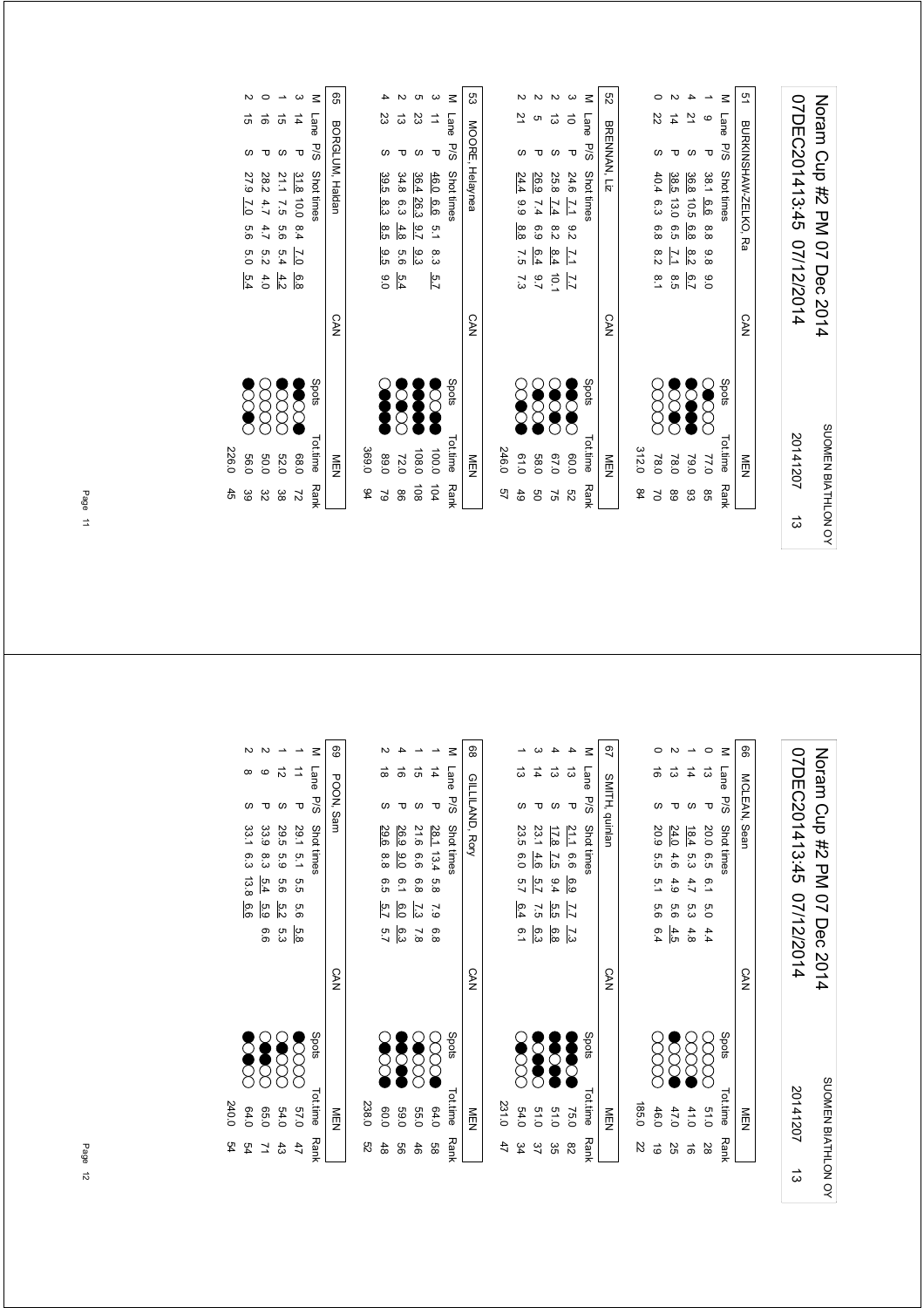| 07DEC201413:45 07/12/2014 | Noram Cup #2 Dec 2014 |
|---------------------------|-----------------------|
| 20141207                  | SUOMEN BIATHLON OY    |
|                           |                       |

|               | NEN                      | <b>CAN</b> |                  |            |         |     |                          | WALCH, Ben   |      | 27     |
|---------------|--------------------------|------------|------------------|------------|---------|-----|--------------------------|--------------|------|--------|
|               |                          |            |                  |            |         |     |                          |              |      |        |
| ლ<br>ვ        | 247.0                    |            |                  |            |         |     |                          |              |      |        |
| 34            | 54.0                     |            |                  | 5.1        | 7.1     | 6.9 | 24.0                     |              | ನ    |        |
| 41            | 54.0                     |            | 6.4              | 5.2        | 63      | 6.4 | 25.7                     | τ            | ನ    |        |
| 41            | 53.0                     |            | 6.6              | 6.9        | 7.0     | 5.9 | 24.3                     | ഗ            | 4    |        |
| 96            | 0.98                     |            | 6.9              | 6.6        | 6.2     |     | 21.7 6.7                 | ᠊ᠣ           | ঈ    |        |
| <b>Rank</b>   | Spots<br>Tot.time        |            |                  |            |         |     | Shot times               | <b>P/S</b>   | Lane | $\leq$ |
|               | NEN                      | <b>CAN</b> |                  |            |         |     | <b>CHAMPAGNE, Xavier</b> |              |      | Σ      |
|               |                          |            |                  |            |         |     |                          |              |      |        |
| ಹ             | 126.0                    |            |                  |            |         |     |                          |              |      |        |
| $\vec{6}$     | 45.0                     |            |                  | 5.1<br>6.2 | 5.4     |     | 15.9 5.8                 | ᠊ᠣ           |      |        |
| $\vec{\circ}$ | 38.0                     |            | 5.7<br>5.1       |            | ρ.<br>Ο | 5.4 | 13.6                     | ഗ            |      |        |
| $\Rightarrow$ | 43.0                     |            | $\overline{5.7}$ | 6.2        | 9.9     |     | 16.3 5.3                 | ᠊ᠣ           | o    |        |
| <b>Rank</b>   | Spots<br><b>Tot.time</b> |            |                  |            |         |     | Shot times               | Lane P/S     |      | $\leq$ |
|               | NEN                      | <b>CAN</b> |                  |            |         |     |                          | DRAPER, Jake |      | 2      |

|       |                                                               |                                                                     |                                              |                                    |            | ر<br>م                  |
|-------|---------------------------------------------------------------|---------------------------------------------------------------------|----------------------------------------------|------------------------------------|------------|-------------------------|
|       |                                                               |                                                                     |                                              |                                    | Lane       |                         |
|       |                                                               |                                                                     |                                              | ᠊ᠣ                                 | $-108$     |                         |
|       | 28.4<br>$\frac{10.0}{\pi}$<br>$\frac{1}{6}$<br>4.7<br>.<br>დ. | 31.3<br>6.4<br>$\overline{25}$<br>$\frac{13.4}{4}$<br>$\frac{7}{3}$ | 38.1<br>$-6.5 -$<br>4.9<br>6.1<br>ים<br>השוט | 30.0<br>10.6 6.5<br>$\overline{L}$ | Shot times | <b>IATHESON, Tregar</b> |
|       |                                                               |                                                                     |                                              |                                    |            | <b>CAN</b>              |
|       |                                                               |                                                                     |                                              |                                    | Spots      |                         |
| 283.0 | 0.70                                                          | 71.0                                                                | 18 <sub>1</sub>                              | 0.69                               | Tot.time   | るワ                      |
|       |                                                               | 84                                                                  | ఇ                                            |                                    | Ran        |                         |

Page 13

| 07DEC201413:45 07/12/2014 | Noram Cup #2 PM 07 Dec 2014 |
|---------------------------|-----------------------------|
| 20141207                  | SUOMEN BIATHLON OY          |
|                           |                             |

| 74               | $\leq$         |            |          |                 |                |       |
|------------------|----------------|------------|----------|-----------------|----------------|-------|
|                  | Lane           | ਠੋ         | ਠੋ       |                 |                |       |
|                  |                | τ          |          |                 |                |       |
| GERWING, Nicolas |                |            |          | 28.7            | 34.8           |       |
|                  | P/S Shot times | $34.4$ 7.2 | 35.1 5.4 | $\overline{z}$  | $\overline{5}$ |       |
|                  |                | 9.6        | 6.4      | $\overline{29}$ | $\frac{6}{2}$  |       |
|                  |                | 7.1 6.7    | 6.45.7   | $\frac{8}{2}$   | 5.6 6.4        |       |
|                  |                |            |          | 6.9             |                |       |
| <b>CAN</b>       |                |            |          |                 |                |       |
|                  | Spots          | S          | XXXX     | <b>Second</b>   | Š              |       |
|                  |                |            |          |                 |                |       |
| M<br>Mu          | Tot.time Rank  | 0.661      | 72.0     | 0.89            | 64.0           | 270.0 |
|                  |                | 99         | 82       |                 | 54             |       |

|       |        |             |        |                       | $\leq$              | 27         |
|-------|--------|-------------|--------|-----------------------|---------------------|------------|
|       |        | $\sharp$    | 4      | ದ                     |                     |            |
|       |        |             |        |                       |                     | BERG, Finr |
|       | 19.8   | 26.7        | 25.1   | 26.4                  | Lane P/S Shot times |            |
|       | თ<br>თ | 62          | 4.9    | $-5.7$                |                     |            |
|       | 4.5    | 4.6         | 5.1    |                       |                     |            |
|       | 4.2    | 4.3         | 4.7    | 5.2 3.9               |                     |            |
|       | 4.4    | 4.5         | ე<br>თ | 4.5                   |                     |            |
|       |        |             |        |                       |                     | CAN        |
|       | SOC    | Š           | SCO    | $\sum_{i=1}^{\infty}$ | stod <sub>S</sub>   |            |
| 193.0 | 41.0   | <b>55.C</b> | 49.0   | 48.0                  | Tot.time            |            |
|       |        | 43          | မ္မ    |                       | <b>Rank</b>         |            |

|       |             |          |               |            | z             | $\overline{5}$ |
|-------|-------------|----------|---------------|------------|---------------|----------------|
|       | ភ<br>ភ      | $\infty$ | G)            | ನ          | Lane P/S      |                |
|       |             |          |               | ᠊ᠣ         |               | HARROP, Sean   |
|       | 14.6 6.3    | 19.7     | 20.0          | 20.4 5.6   | Shot times    |                |
|       |             | 6.0      | $-4.1$        |            |               |                |
|       | 4.9 4.8 5.8 | 5.5 4.9  |               | $-6.4$     |               |                |
|       |             |          | $5.2$ 4.4 4.7 | $0.77$ 7.0 |               |                |
|       |             | 4.7      |               |            |               |                |
|       |             |          |               |            |               | <b>CAN</b>     |
|       | <b>SSS</b>  | g<br>R   | 8<br>8        | <b>SOP</b> | spots         |                |
| 182.0 | 46.0        | 45.0     | 41.0          | 0.05       | Tot.time Rank | NEN<br>EN      |
| SO    | ಠ           | ಠ        | ಹೆ            | 92         |               |                |

|       |                   |            |                                            |                | Σ           | 7               |
|-------|-------------------|------------|--------------------------------------------|----------------|-------------|-----------------|
|       |                   | $\vec{0}$  | ದ                                          |                | Lane        |                 |
|       | S                 |            |                                            | Δ              | .<br>ठ<br>ठ |                 |
|       | 19.5              |            | $\frac{26}{20}$<br>$\frac{26}{20}$<br>20.3 |                | Shot times  | SAUNDERS, Devin |
|       | 6°9               | 6.2        | 6.2                                        | $\overline{E}$ |             |                 |
|       | 5.9 5.4           | 4.2        | $\overline{c}$ .5                          | $\frac{74}{1}$ |             |                 |
|       |                   | 6.7<br>6.3 |                                            | 8.2            |             |                 |
|       | $\frac{4.4}{5.2}$ |            | n.<br>G                                    | $-8.6$         |             |                 |
|       |                   |            |                                            |                |             | <b>CAN</b>      |
|       |                   |            |                                            |                | Spots       |                 |
| 211.0 | 47.0              | 50.0       | <b>56.0</b>                                | <b>58.0</b>    | Tot.time    | MEN<br>D        |
| ဖွ    | 23                | జ          | 51                                         | 49             | <b>Rank</b> |                 |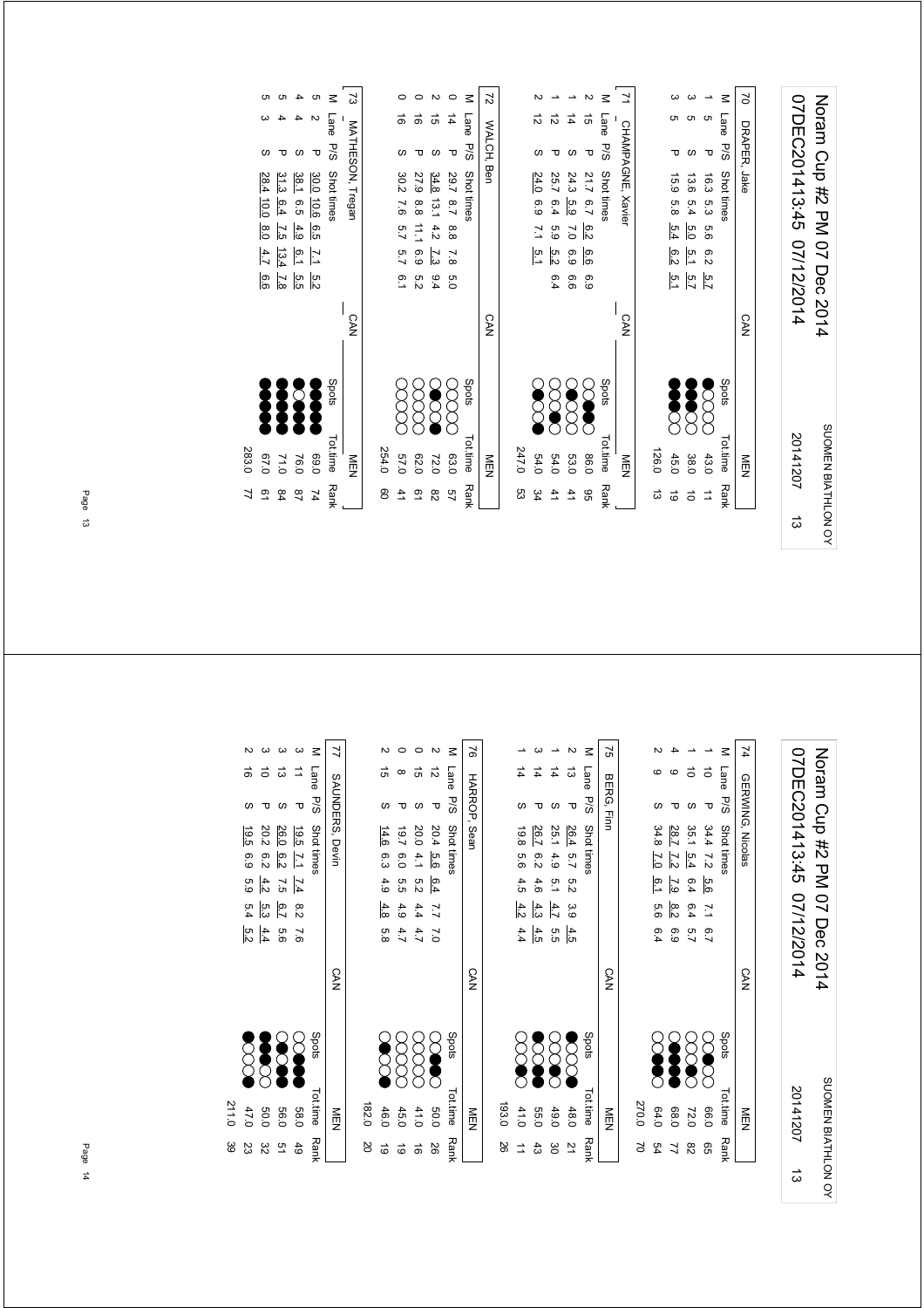| 79 LUCKERT, Travis | 07DEC201413:45 07/12/2014 | Norman Cup #2 PM 07 Dec 2014 |
|--------------------|---------------------------|------------------------------|
| <b>CAN</b>         |                           |                              |
| NEN                | 20141207                  | SUOMEN BIATHLON OY           |
|                    | ದ                         |                              |

| $\overline{8}$ | z               |                        | ಕ                                       |
|----------------|-----------------|------------------------|-----------------------------------------|
|                | GILETT, Matthew | Lane P/S<br>Shot times | τ<br>26.8 7.3<br>9.6<br>$^{8.0}$<br>9.9 |
|                | <b>CAN</b>      |                        |                                         |
| Š              |                 | Spots                  |                                         |
| 239.0<br>8.0   | NEN             | <b>Tot.time</b>        | 72.0<br>61.0                            |
| 42             |                 | <b>Rank</b>            | $\approx$                               |

| 44   | 221.0    |          |            |               |                 |         |                     |                 |     |    |
|------|----------|----------|------------|---------------|-----------------|---------|---------------------|-----------------|-----|----|
| 27   | 50.0     |          |            | 9.0           | 6.4             | 6.2     | 22.3 5.5            |                 |     |    |
| 99   | 069      | 8        |            | თ<br>თ        | 6.6             | 6.5     | 31.1 6.9            |                 | ີ ຕ |    |
| GG   | 0.09     | Š        |            | 5.9           | $\overline{22}$ | 6.7     | 21.9 7.5            |                 | ີ ຕ |    |
| 34   | 52.0     | <b>Z</b> |            | 6.0           |                 | 7.1 5.7 | 21.6 6.9            |                 |     |    |
| Rank | Tot.time | Spots    |            |               |                 |         | Lane D/S Shot times |                 |     | Μ  |
|      | NEN      |          | <b>CAN</b> |               |                 |         |                     | SKARSGARD, Erik |     | 82 |
|      |          |          |            |               |                 |         |                     |                 |     |    |
| 8    | 263.0    |          |            |               |                 |         |                     |                 |     |    |
| တ္ထ  | 0.07     |          |            | ς 7<br>25     | ၉၁              |         | 26.6 14.1 8.8       |                 |     |    |
| 9g   | 0.09     |          |            | $\frac{7}{2}$ | 5.8             |         | 31.1 8.0 5.9        |                 | ದ   |    |

|       |               |               |                  |                  | $\leq$     | සි            |
|-------|---------------|---------------|------------------|------------------|------------|---------------|
|       |               |               |                  |                  | Lane P/S   |               |
|       |               |               |                  | ᠊ᠣ               |            | STEPAN, Jakub |
|       | 36.8          | 25.3          | 39.4             | 29.4 9.1         | Shot times |               |
|       | $\frac{6}{5}$ | თ<br>ვ        | $^{16}$          |                  |            |               |
|       | 4.0           | 7.4           | 2.7              | 6.0              |            |               |
|       | 0.0           | 4.8           | $\overline{6.7}$ | 4.4              |            |               |
|       | 4.0           | $\frac{7}{2}$ | 4.9              | 5.1              |            |               |
|       |               |               |                  |                  |            | <b>CAN</b>    |
|       |               |               | Š                | $\sum_{i=1}^{n}$ | Spots      |               |
| 255.0 | 95.0          | 0.75          | 78.0             | <b>55.C</b>      | Tot.time   | ≧型            |
| GG    | 99            | 48            | ٩                | 42               | Rank       |               |

Page 15

| 07DEC201413:45 07/12/2014 | Noram Cup #2 PM 07 Dec 2014 |
|---------------------------|-----------------------------|
| 20141207                  | SUOMEN BIATHLON OY          |
| ದ                         |                             |

| ၛၟ | Lane          | P/S | PAZDAN, Christiar<br>Shot times                     | <b>CAN</b> | Spots |            | Tot.time<br>M<br>D<br>Z        |
|----|---------------|-----|-----------------------------------------------------|------------|-------|------------|--------------------------------|
|    |               | τ   | 35.7 12.7 10.1 $\overline{1.0}$<br>က္ပ              |            |       | 8<br>8     | 180                            |
|    |               |     | 29.3<br>14.4 6.8<br>7.6<br>$\overline{\mathcal{L}}$ |            |       | <b>SSS</b> | 110                            |
|    |               |     | 27.4<br>7.0 5.8<br>6.0<br>$\frac{5.2}{2}$           |            |       |            | 0.601                          |
|    | $\frac{1}{8}$ |     | 24.1<br>$-6.5$<br>7.6<br>$\frac{5}{2}$<br>5.8       |            |       |            | <b>22</b><br>22<br><b>55.C</b> |
|    |               |     |                                                     |            |       |            | 260.0                          |

|       |               |                  |            |              |               | 8               |
|-------|---------------|------------------|------------|--------------|---------------|-----------------|
|       | c             |                  |            |              | Lane<br>P/S   |                 |
|       |               |                  |            |              |               |                 |
|       | 35.8          | 23.2             | 24.0       |              | Shot times    | LINKLATER, Wyni |
|       | $rac{4.2}{4}$ | $\overline{6.0}$ | 3.94.0     | 25.6 4.8 4.4 |               |                 |
|       | 4.4 3.8       | 2.9              |            |              |               |                 |
|       |               | 3.6              | 2.5        | $-4.1$       |               |                 |
|       | 4.0           | $\frac{2.8}{8}$  | یہ<br>جا   | 2.3          |               |                 |
|       |               |                  |            |              |               | <b>CAN</b>      |
|       | Š             | SOCK.            | <b>SOL</b> |              | spots         |                 |
| 193.0 | 0.75          | 45.0             | 43.0       | 48.0         | Tot.time Rank | 市               |
| 25    |               | ಠ                | δ          |              |               |                 |

|                                                                                                                                                                                                                                                                                                                                |       |                |              |                      |                      | $\leq$        | $\frac{8}{4}$         |
|--------------------------------------------------------------------------------------------------------------------------------------------------------------------------------------------------------------------------------------------------------------------------------------------------------------------------------|-------|----------------|--------------|----------------------|----------------------|---------------|-----------------------|
|                                                                                                                                                                                                                                                                                                                                |       | ဖ              | ನ            | $\overrightarrow{=}$ | ನ                    | Lane<br>P/S   | <b>HOLLAND, Lance</b> |
| $\begin{bmatrix} 1 & 0 & 0 \\ 0 & 0 & 0 \\ 0 & 0 & 0 \\ 0 & 0 & 0 \\ 0 & 0 & 0 \\ 0 & 0 & 0 \\ 0 & 0 & 0 & 0 \\ 0 & 0 & 0 & 0 \\ 0 & 0 & 0 & 0 \\ 0 & 0 & 0 & 0 & 0 \\ 0 & 0 & 0 & 0 & 0 \\ 0 & 0 & 0 & 0 & 0 \\ 0 & 0 & 0 & 0 & 0 & 0 \\ 0 & 0 & 0 & 0 & 0 & 0 \\ 0 & 0 & 0 & 0 & 0 & 0 & 0 \\ 0 & 0 & 0 & 0 & 0 & 0 & 0 \\ $ |       |                |              |                      | τ                    |               |                       |
|                                                                                                                                                                                                                                                                                                                                |       | 29.9 8.5       |              |                      |                      | Shot times    |                       |
|                                                                                                                                                                                                                                                                                                                                |       |                |              |                      |                      |               |                       |
|                                                                                                                                                                                                                                                                                                                                |       | 8.0 8.4 8.1    | 23.1 6.9 8.3 | 25.1 6.9 8.1 7.4 7.3 | 7.9 11.1 8.0 6.2 7.1 |               |                       |
|                                                                                                                                                                                                                                                                                                                                |       |                | 6.5 7.9      |                      |                      |               |                       |
|                                                                                                                                                                                                                                                                                                                                |       |                |              |                      |                      |               |                       |
| $\ddot{\phantom{a}}$                                                                                                                                                                                                                                                                                                           |       |                |              |                      |                      |               | <b>CAN</b>            |
|                                                                                                                                                                                                                                                                                                                                |       | <b>SC</b><br>S |              | <b>SCARD</b>         | <b>SSS</b>           | Spots         |                       |
| $\vdots$                                                                                                                                                                                                                                                                                                                       | 238.0 | 73.0           | 58.0         | 0.19                 | 46.0                 | Tot.time Rank | 三四                    |
|                                                                                                                                                                                                                                                                                                                                | g     | 92             | g            | සි                   | $\vec{a}$            |               |                       |

|           |              |      |                      |                  | $\leq$      | 88            |
|-----------|--------------|------|----------------------|------------------|-------------|---------------|
|           |              | 4    | GÌ                   | 4                | Lane        |               |
|           |              |      |                      | τ                | <b>P/S</b>  | KELLY, Kieran |
|           | 14.8 4.8 5.3 | 20.4 | 22.5                 | 21.5 5.2 4.5 5.4 | Shot times  |               |
|           |              | 4.2  | $-6.5$               |                  |             |               |
|           |              | 4.3  | 5.5                  |                  |             |               |
|           | .<br>ვ.      | 3.7  | 5.0                  |                  |             |               |
|           | ن<br>د       | 4.5  | 4.5                  | 4.9              |             |               |
|           |              |      |                      |                  |             | CAN           |
|           |              |      | 8888<br>8888<br>8888 |                  | Spots       |               |
|           |              |      |                      |                  |             |               |
| 173.0     | 36.0         | 42.0 | 0.16                 | 44.0             | Tot.time    | NEN           |
| $\vec{v}$ |              |      | ပ္ပ                  | ದ                | <b>Rank</b> |               |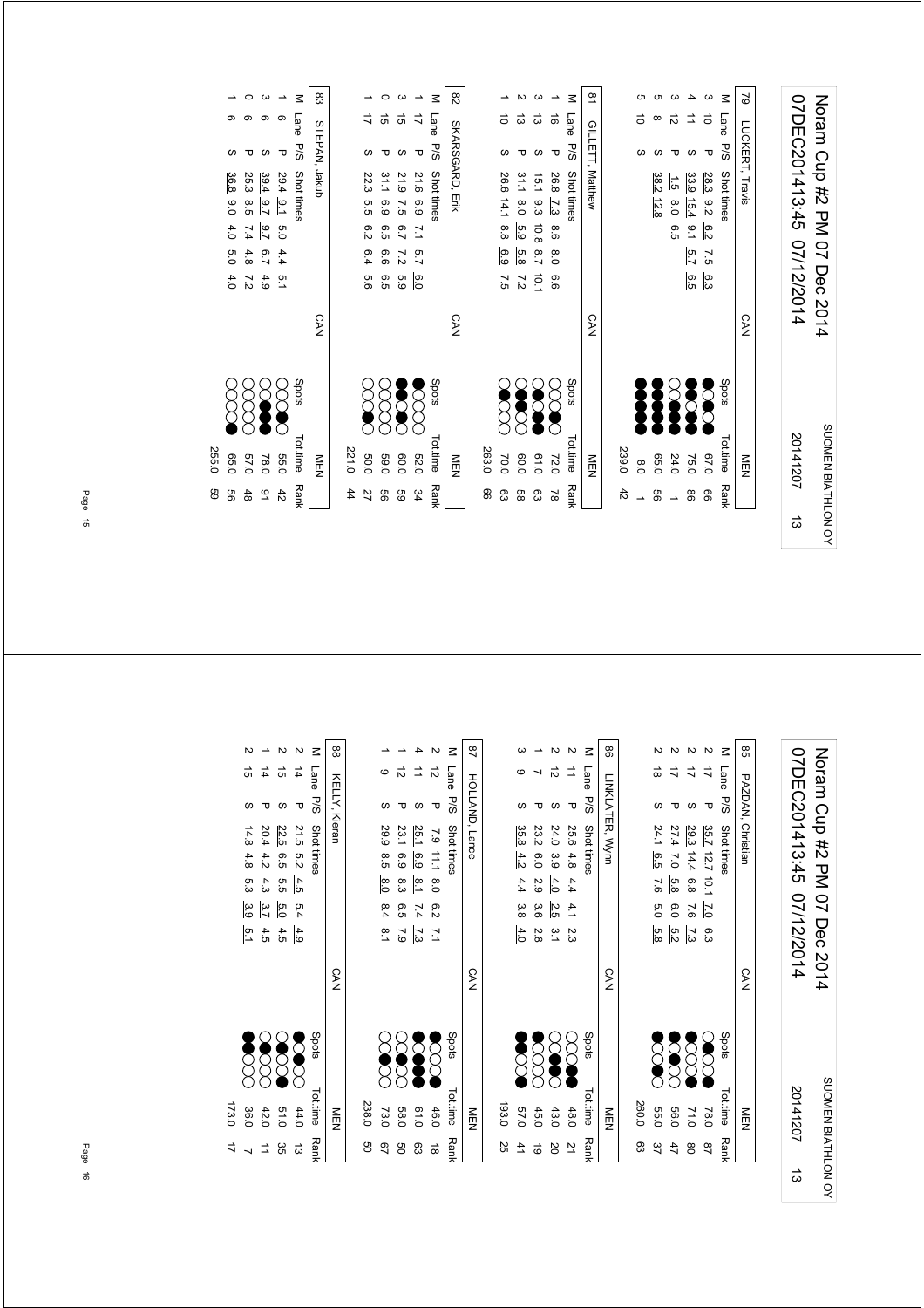| 07DEC201413:45 07/12/2014 | Noram Cup #2 PM 07 Dec 2014 |
|---------------------------|-----------------------------|
| 20141207                  | SUOMEN BIATHLON OY          |
|                           |                             |

|     | Tattime Dan't | כי<br>וו      |            | M I I コう Chattistan                   |        |
|-----|---------------|---------------|------------|---------------------------------------|--------|
|     | NEN           |               | <b>CAN</b> | KUNTZ, Nathan                         | S      |
| စ္ထ | 265.0         |               |            |                                       |        |
| 27  | 61.0          | <b>SSS</b>    |            | đ<br>30.3 6.2 14.6 10.2 8.5           |        |
| GS  | 0.10          | 2002          |            | ಹ<br>27.6 9.4<br>7.0 5.3 5.9          |        |
| 88  | 63.0          | <b>Second</b> |            | 30.5 6.6<br>$\overline{L}$<br>2.0 7.3 |        |
| S2  | 0.08          | 2000          |            | Δ<br>28.2 6.7<br>$-9.4$<br>7.0 5.9    |        |
|     | Tot.time Rank | Spots         |            | Lane P/S<br>Shot times                | $\leq$ |
|     | NEN<br>N      |               | <b>CAN</b> | <b>CUTHILL, Colton</b>                | 68     |
|     |               |               |            |                                       |        |

|       |      |                         |                                    |          | ζ               | 91           |               |         |               |                                                                                   | ω              | $\leq$     | 8             |
|-------|------|-------------------------|------------------------------------|----------|-----------------|--------------|---------------|---------|---------------|-----------------------------------------------------------------------------------|----------------|------------|---------------|
|       |      |                         | ਠੋ                                 | ਠੋ       | Lane            |              |               |         |               |                                                                                   |                | Lane       |               |
|       |      |                         | S                                  | τ        | <b>P/S</b>      | TAYLOR, Jake |               |         |               | ഗ                                                                                 | τ              | P/S        |               |
|       | 16.3 | $\frac{15.9}{18.3}$ 4.1 |                                    | 23.7 4.8 | Shot times      |              |               | 37.4    | 46.4          | 35.9                                                                              | 29.1 7.8 17.0  | Shot times | KUNTZ, Nathan |
|       | 4.0  |                         |                                    |          |                 |              |               | .<br>ფე |               |                                                                                   |                |            |               |
|       |      | 3.6                     | 4.2                                | 4.2      |                 |              |               | ခြ      |               | $17.8$ $\frac{17.0}{8.0}$ $\frac{11.6}{10.3}$<br>$99.0$ $8.0$ $\frac{10.3}{10.5}$ |                |            |               |
|       |      |                         |                                    |          |                 |              |               | 8.8 9.8 |               |                                                                                   |                |            |               |
|       |      |                         | $4 \frac{3}{4}$<br>$6 \frac{1}{4}$ |          |                 |              |               |         |               | ¦∞<br>—                                                                           |                |            |               |
|       |      |                         |                                    |          |                 | <b>CAN</b>   |               |         |               |                                                                                   |                |            | <b>CAN</b>    |
|       | Į    | $\sum_{i=1}^{n}$        | ္ခ                                 |          | Spots           |              |               |         |               | 3                                                                                 |                | Spots      |               |
| 170.0 | 34.0 | 44.0                    | 48.0                               | 44.0     | <b>Tot.time</b> | MEN          | 326.0         | 0.08    | 0.78          | 77.0                                                                              | 0.28           | ot.time    | NEN           |
| 5Ì    |      | ಕ                       | 28                                 | ದ        | <b>Rank</b>     |              | $\frac{8}{2}$ |         | $\frac{6}{5}$ | 80                                                                                | $\overline{6}$ | Rank       |               |

|        |               |          |                                                       | <b>CAN</b> |              |             |                |
|--------|---------------|----------|-------------------------------------------------------|------------|--------------|-------------|----------------|
| 82     |               |          | CUMBERLAND, Ty                                        |            |              | NEN         |                |
| $\leq$ | Lane          |          | P/S Shot times                                        |            | <b>Spots</b> | Tot.time    | <b>Rank</b>    |
|        |               | π        | $\frac{5.2}{5}$<br>o.<br>8                            |            |              | 48.0        | $\overline{2}$ |
|        | đ             |          | $\frac{18.6}{21.3}$ 7.5 $5.8$<br>9.5<br>$\frac{5}{2}$ |            | 888          | <b>D.50</b> | 46             |
|        |               |          | 17.8 5.9<br>5.2<br>$\frac{5}{2}$<br>4.6               |            |              | 46.0        | ಜ              |
|        | $\frac{1}{8}$ | $\omega$ | 28.2 4.9 6.3 4.8 5.9                                  |            | 8<br>2       | 0'69        | 46             |

P/S Shot times  $\sim$  Spots Tot.time Rank 208.0 34 208.0 34

> Noram Cup #2 PM 07 Dec 2014<br>07DEC201413:45 07/12/2014 07DEC201413:45 07/12/2014 Noram Cup #2 PM 07 Dec 2014 SUOMEN BIATHLON OY SUOMEN BIATHLON OY 20141207ದ

| 83     |             | ORVIG, Megan |                                                            | <b>CAN</b> |                       |  |
|--------|-------------|--------------|------------------------------------------------------------|------------|-----------------------|--|
| $\leq$ | Lane<br>P/S |              | Shot times                                                 |            | Spots                 |  |
|        | $\vec{0}$   | ᠊ᠣ           | 21.6 12.2 6.4 6.0 8.4                                      |            | $\sum_{i=1}^{\infty}$ |  |
|        | ⇉           |              | 59.3<br>$\frac{9.0}{2}$<br>ra<br>N<br>6.2<br>$\frac{6}{7}$ |            |                       |  |
|        |             |              | 15.2<br>$\frac{6}{7}$<br>6.4 7.6<br>$\overline{6}$         |            |                       |  |
|        | ದ           |              | 16.2 8.5<br>5.9 $4.7$ 4.1                                  |            | <b>SCAR</b>           |  |
|        |             |              |                                                            |            |                       |  |

|       |                 |                 |                |         |                   | 94            |
|-------|-----------------|-----------------|----------------|---------|-------------------|---------------|
|       |                 |                 |                | C       | Lane P/S          |               |
|       |                 |                 |                | ᠊ᠣ      |                   |               |
|       | 36.9 7.7        | 31.6            | 37.8           | 32.3    | Shot times        | BENNETT, Erir |
|       |                 | 6.9             | 8.8            |         |                   |               |
|       | $\overline{L}$  | $\overline{25}$ | $\overline{2}$ | 7.0 7.8 |                   |               |
|       | $\frac{6}{0}$   | 6.2             | 9.9            | 8.9     |                   |               |
|       | $\frac{7}{2}$   | ე<br>ე          | 6.7            | 6.4     |                   |               |
|       |                 |                 |                |         |                   | CAN           |
|       |                 | <b>SS</b><br>88 | cooo           | S       | stod <sub>S</sub> |               |
| 272.0 | 10 <sub>1</sub> | 64.0            | 70.0           | 68.0    | Tot.time          |               |
|       | ဥ္ပ             | ගි              | $\approx$      | 2       | <b>Rank</b>       |               |

| $\vec{u}$<br>$\vec{u}$<br>d)<br>ಠ<br>᠊ᠣ<br>S<br>Shot times<br>18.0<br>22.9<br>20.9 5.3<br>19.4<br>4.3<br>.<br>თ<br>მ<br>$\frac{3.8}{8}$<br>4.1 4.1 3.8<br>$\overline{27}$<br>$\frac{8}{3}$<br>4.6 3.6<br>.<br>ס'ס<br>$8.1\,5.3$<br>3.9<br>မ္မ | 96<br>z | Lane<br>DEUCHAR, Ashley<br>P/S |
|-----------------------------------------------------------------------------------------------------------------------------------------------------------------------------------------------------------------------------------------------|---------|--------------------------------|
|                                                                                                                                                                                                                                               |         |                                |
|                                                                                                                                                                                                                                               |         |                                |
|                                                                                                                                                                                                                                               |         |                                |
|                                                                                                                                                                                                                                               |         |                                |
|                                                                                                                                                                                                                                               |         |                                |
|                                                                                                                                                                                                                                               |         |                                |

|       |          |               |        |             | $\leq$      | 96              |
|-------|----------|---------------|--------|-------------|-------------|-----------------|
|       |          |               | ದ      | 14          | Lane        |                 |
|       |          | τ             |        | Δ           | P/5         |                 |
|       | 19.1 3.6 | 63            | 4.3    | 22.9        | Shot times  | HOILETT, Claire |
|       |          | $rac{4.2}{4}$ | 5.0    |             |             |                 |
|       | 4.54.7   |               | 3.74.8 | 6.0 5.1 4.5 |             |                 |
|       |          | 4.5 3.8       |        |             |             |                 |
|       | 6.0      | 4.8           |        | 9.6         |             |                 |
|       |          |               |        |             |             | <b>CAN</b>      |
|       |          | 388           |        | $\delta$    | Spots       |                 |
| 166.0 | 46.0     | 44.0          | 25.0   | 51.0        | Tot.time    | NEN             |
| ಹೆ    | ಠ        | ಹ             |        | 28          | <b>Rank</b> |                 |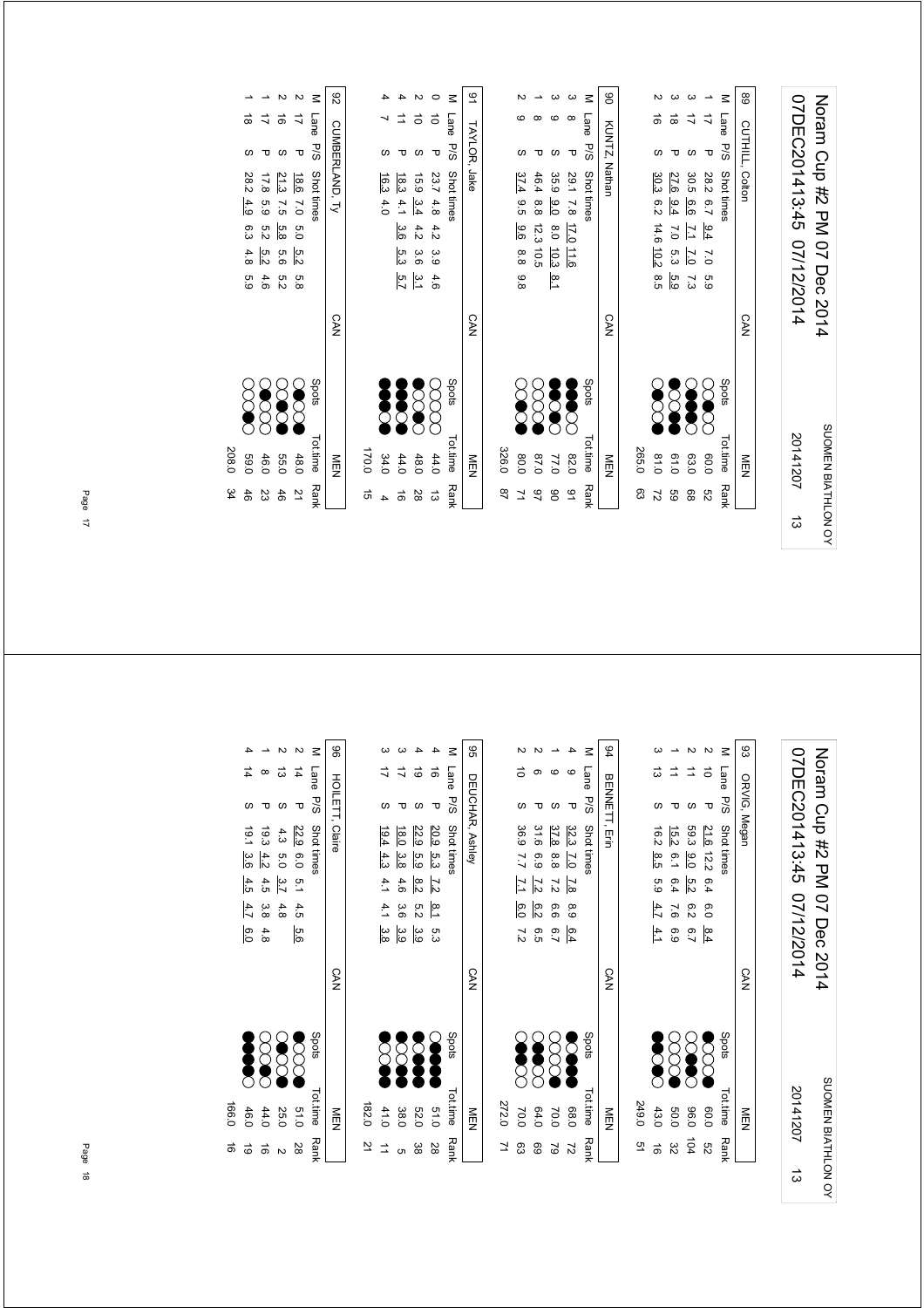|                          |           |               | Noram Crip #2 PM<br>07 Dec 2014                            |            |       |               | SUOMEN BIATHLON O     |  |
|--------------------------|-----------|---------------|------------------------------------------------------------|------------|-------|---------------|-----------------------|--|
|                          |           |               | 07DEC201413:45<br>07/12/2014                               |            |       | 20141207      | ದ                     |  |
|                          |           |               |                                                            |            |       |               |                       |  |
| $\overline{6}$           |           | PARK, Talia   |                                                            | <b>CAN</b> |       | 目型            |                       |  |
| $\leq$                   | Lane      | P/S           | Shot times                                                 |            | Spots | Tot.time      | <b>Rank</b>           |  |
| $\overline{\phantom{a}}$ |           | τ             | 46.3<br>14.2<br>$\frac{11.8}{2}$<br>17.3<br>$\vec{v}$<br>4 |            | سم    | 110.0         | $\overrightarrow{90}$ |  |
|                          |           | ဖ             | 43.5<br>15.9<br>21.3<br>10.6<br>$\frac{11.6}{2}$           |            |       | 116.0         | 601                   |  |
| $\sim$ $\omega$          | $\infty$  | τ             | 59.1<br>16.6<br>15.1<br>11.9<br>6.01                       |            |       | 123.0         | $\overrightarrow{90}$ |  |
| ∸                        | $\infty$  | ဖ             | 41.6<br>11.8<br>16.7<br>14.9<br>15.2                       |            |       | 107.0         | $95^{\circ}$          |  |
|                          |           |               |                                                            |            |       | 456.0         | $\overline{5}$        |  |
| 88                       |           | KLOTZ, Annika |                                                            | <b>CAN</b> |       | NEN           |                       |  |
| $\leq$                   | Lane      | P/S           | Shot times                                                 |            | Spots | Tottime       | Rank                  |  |
| $\mathbf{v}$             | ದ         | ᠊ᠣ            | 26.3<br>6.6<br>0.9<br>Σq<br>ၜ<br>Ň                         |            |       | 64.0          | $\overline{6}$        |  |
| $\overline{\phantom{a}}$ | ಹ         | ဖ             | 29.2<br>6.4<br>5.4<br>5.4<br>5.4                           |            |       | 0'69          | GG                    |  |
|                          | ಹ         | ᠊ᠣ            | 20.5<br>6.4<br>4.6<br>6.5<br>4.8                           |            |       | 47.0          | 25                    |  |
| 4                        | ಹೆ        | ဖ             | 27.5<br>6.4<br>5.6<br>5.2<br>ာ<br>၁၂                       |            |       | 53.0          | 31                    |  |
|                          |           |               |                                                            |            |       | 213.0         | ಜ                     |  |
| 8                        |           | PACZKOWSKI,   | Emma                                                       | <b>CAN</b> |       | NEN           |                       |  |
| $\leq$                   | Lane      | P/S           | Shot times                                                 |            | Spots | Tot time      | <b>Rank</b>           |  |
| $\sim$                   | $\vec{4}$ | τ             | 26.3<br>10.9<br><u>12.7</u><br>14.8<br>8.8                 |            |       | 75.0          | $\frac{8}{2}$         |  |
| ω                        | ದ         | ဖ             | 31.4<br>$\frac{112}{2}$<br>ΞI<br>11.8<br>8.8               |            |       | 78.0          | 91                    |  |
| 4                        | 4         | ᠊ᠣ            | 29.7<br>$\frac{11}{3}$<br>11.8<br>11.7<br>$\frac{1}{2}$    |            |       | 0.08          | $\overline{6}$        |  |
| N                        | ದ         | ഗ             | 38.8<br>13.3<br>6.9<br>12.0<br>8.4                         |            |       | 0.18          | $\overline{z}$        |  |
|                          |           |               |                                                            |            |       | 314.0         | $^{84}$               |  |
| $\vec{a}$                |           | BAUER,        | Odessa                                                     | <b>CAN</b> |       | $\frac{8}{2}$ |                       |  |
| $\leq$                   | Lane      | P/S           | Shot times                                                 |            | Spots | Tot.time      | Rank                  |  |
| ယ                        | $\infty$  | τ             | 49.6 21.1                                                  |            |       | 0'68          | $\overline{2}$        |  |
| ယ                        | ನ         | ဖ             | 23.3<br>86<br>$\overline{z}$<br>6.3<br>8.5                 |            |       | 05.0          | 27                    |  |
|                          | ਠੋ        | ᠊ᠣ            | 42.8<br>10.8<br>8.5<br>10.0<br>$\frac{8}{6}$               |            |       | 88.0          | 86                    |  |
|                          | ဖ         | ဖ             | 39.4<br>10.9<br>12.4<br>18.3<br>15.3                       |            |       | 104.0         | $^{84}$               |  |
|                          |           |               |                                                            |            |       | 346.0         | 88                    |  |

SUOMEN BIATHLON OY

SUOMEN BIATHLON OY

SUOMEN BIATHLON OY

 $\vec{\omega}$ 

Noram Cup #2 PM 07 Dec 2014

Noram Cup #2 PM 07 Dec 2014

Page 19

91.0 20

Spots<br>
COOO 44.0 13<br>
COOO 47.0 27<br>
COOO 91.0 20

101 DALY, Brianna

DALY, Brianna

M Lane P/S Shot times<br>1 12 P 20.5 3.7 <u>3.5</u> 4.3 3.8<br>1 11 S 24.6 3.8 3.5 <u>3.4</u> 4.8

CAN

P/S Shot times Shots Shots Tot.time Rank

 13 3.8 4.3 3.7 44.0 3.5 1 12 P 20.5 1  $24.6$  3.8  $3.5$  3.4  $4.8$ <br>1  $27.0$  27.6 27

MEN

| $\overline{0}$<br>ယ<br>$\leq$<br>ミ<br>Lane        | SELTSAM, Millie<br>P/S<br>τ | 07DEC201413:45<br>Shot times<br>18.8<br>$4.3$<br>3.8<br>1/12/2014<br>4.0<br>2.9                                  | <b>CAN</b> | Spots<br>20141207<br>Tot.time<br>39.0<br>NEN |
|---------------------------------------------------|-----------------------------|------------------------------------------------------------------------------------------------------------------|------------|----------------------------------------------|
| $\sim$<br>$\sim$<br>$\overline{c}$<br>ಠ<br>⇉<br>ಹ | ဖ<br>᠊ᠣ<br>ဖ                | 20.6<br>22.1<br>20.4<br>3.4<br>$\tilde{5}$<br>ဖွဲ<br>3.7<br>4.4<br>2.9<br>3.4<br>3.9<br>3.6<br>3.2<br>4.0<br>3.8 |            |                                              |
| to <sub>3</sub>                                   |                             | LINKLATER, Fiona                                                                                                 | <b>CAN</b> |                                              |
| $\leq$<br>Lane                                    | <b>P/S</b>                  | Shot times                                                                                                       |            | Spots                                        |
| $\sim$<br>∸<br>ನ<br>ದ                             | τ<br>ဖ                      | 31.6<br>30.2<br>5.5<br>6.0<br>5.2<br>5.3<br>5.1<br>5.1<br>4.9<br>9.9                                             |            |                                              |
| 104<br>$\leq$<br>Lane                             | SAUVE, Elyse<br>P/S         | Shot times                                                                                                       | <b>SAN</b> | Spots                                        |
| Z<br>ಹ                                            | τ                           | 26.3<br>8.4<br>$\frac{8}{0}$<br>6.2<br>$\overline{5}$                                                            |            |                                              |
| $\overline{\phantom{a}}$<br>ౚ                     | ဖ                           | 15.4<br>6.2<br>5.8<br>6.6<br>5.3                                                                                 |            |                                              |
| ω<br>N<br>ಠ<br>ၜ                                  | ဖ<br>᠊ᠣ                     | 31.1<br>18.8<br>$\frac{5}{1}$<br>8.6<br>11.9<br>4.8<br>8.8<br>9.9<br>4.8                                         |            |                                              |
|                                                   |                             |                                                                                                                  |            |                                              |
| dS<br>$\leq$<br>Lane                              | MINARIK, Anna<br>P/S        | Shot times                                                                                                       | <b>CAN</b> | Spots                                        |
| ਠ                                                 | τ                           | $\overline{19.7}$<br>4.1<br>$\overline{2.7}$<br>3.8<br>4.9                                                       |            |                                              |
| $\sim$ 0<br>ਠੋ                                    | ဖ                           | 1.4<br>6.0<br>9.9                                                                                                |            |                                              |
| $\overline{\phantom{a}}$                          | τ                           | 35.2<br>8.2<br>$\overline{5.7}$<br>$\overline{5.7}$<br>5.6                                                       |            |                                              |
| ω                                                 | ဖ                           | 33.6<br>5.5<br>63<br>5.6<br>$\overline{5}$ .1                                                                    |            |                                              |
| ω                                                 | ဖ                           | 24.7<br>6.2<br>5.7<br>4.3<br>3.8                                                                                 |            |                                              |
|                                                   |                             |                                                                                                                  |            |                                              |

Page 20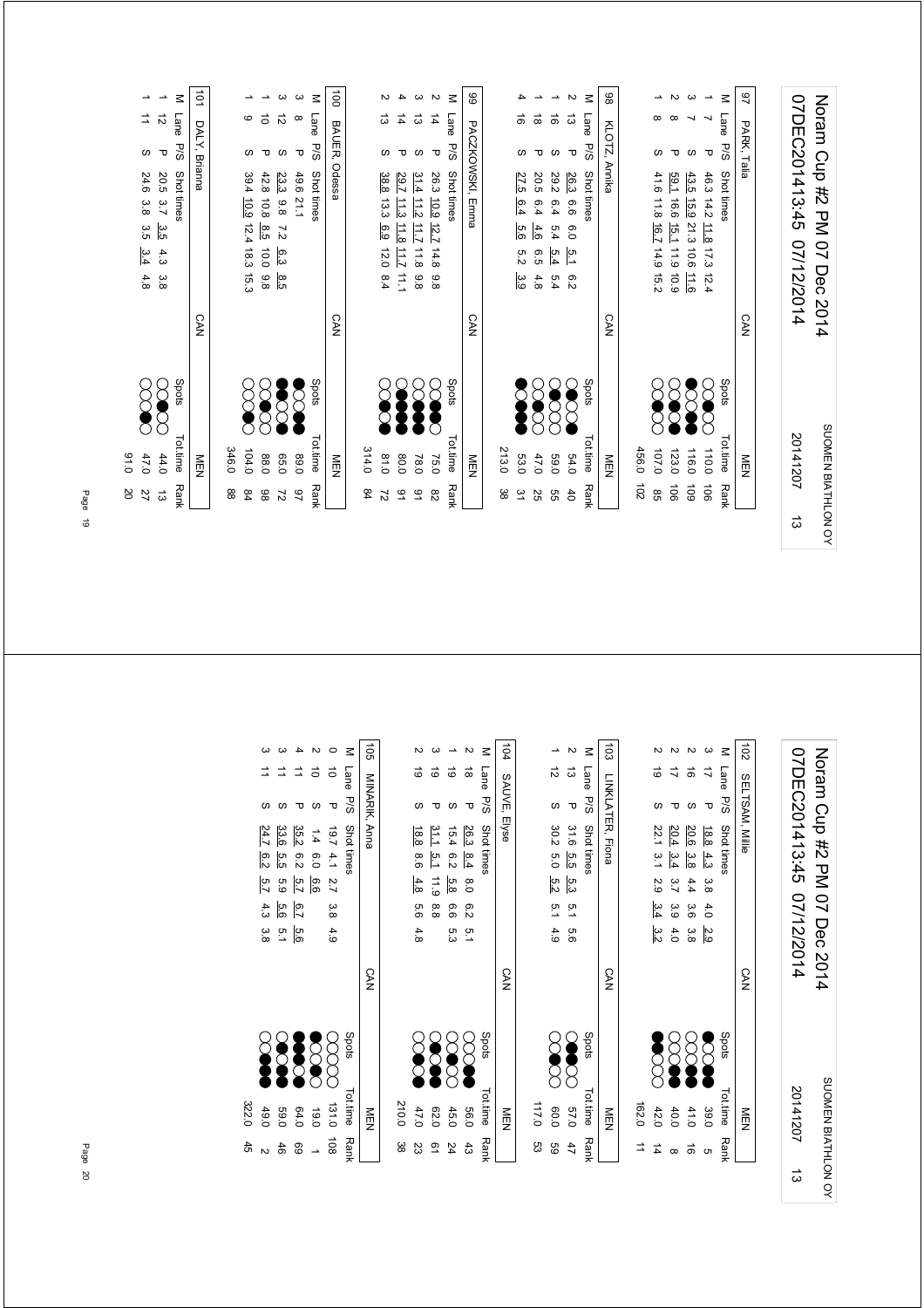| 07DEC201413:45 07/12/2014 | Notam Cup #2 PM 07 Dec 2014 |
|---------------------------|-----------------------------|
| 20141207                  | SUOMEN BIATHLON OY          |
| ದ                         |                             |

|    | NEN           |                       | <b>CAN</b> | 107 VOGEL-NAKAMURA, Soph                 |
|----|---------------|-----------------------|------------|------------------------------------------|
| 85 | 323.0         |                       |            |                                          |
| 8O | 0.16          | $\sum_{\blacksquare}$ |            | 31.5 11.8 18.2 9.2 16.5                  |
| 96 | 84.0          | 8<br>8                |            | 30.4 12.7 8.8 17.4 9.5                   |
| 27 | 0.50          | <b>SSS</b>            |            | 31.7 8.8 8.1 6.0 5.6                     |
| 82 | 83.0          | $\infty$              |            | ᠊ᠣ<br>47.7 9.1 9.3 8.8 7.3               |
|    | Tot.time Rank | Spots                 |            | $\leq$<br>Lane P/S Shot times            |
|    | MEN<br>N      |                       | <b>CAN</b> | $\overrightarrow{5}$<br>MIREJOVSKY, Anne |

| -108 MICHERS, Kerstin |       |                    |                   | 24                    |                      | M Lane D/S Shot times | 107<br> 107<br> 100mL-NAKAMURA, 30ph |
|-----------------------|-------|--------------------|-------------------|-----------------------|----------------------|-----------------------|--------------------------------------|
|                       |       |                    |                   |                       | τ                    |                       |                                      |
|                       |       | 23.5 6.7           | 27.1              | $9.2 \frac{5.7}{2.7}$ |                      |                       |                                      |
|                       |       |                    | $\frac{4.8}{4.8}$ |                       |                      |                       |                                      |
|                       |       | 7.1 18.4 23.6 17.8 | 6.5 5.7 6.3       | 5.1 5.0 5.4           | 27.4 5.8 5.8 6.1 4.9 |                       |                                      |
|                       |       |                    |                   |                       |                      |                       |                                      |
|                       |       |                    |                   |                       |                      |                       |                                      |
|                       |       |                    |                   |                       |                      |                       |                                      |
| <b>CAN</b>            |       |                    |                   |                       |                      |                       | <b>CAN</b>                           |
|                       |       |                    |                   |                       |                      |                       |                                      |
|                       |       |                    |                   |                       |                      | Spots                 |                                      |
|                       |       | <b>SSS</b>         | <b>SOUT</b>       | <b>SOOC</b>           | <b>SOOO</b>          |                       |                                      |
|                       |       |                    |                   |                       |                      |                       |                                      |
| M⊟N                   | 256.0 | 103.0              | 0'49              | 37.0                  | 0.69                 | Tot.time Rank         | NEN                                  |
|                       | 48    |                    | 48                |                       | $\overline{a}$       |                       |                                      |
|                       |       | ထိ                 |                   | $\infty$              |                      |                       |                                      |

| 108 |                       |    | <b>NICHFIXS, Keratin</b> |                       |        | CAN |                       | 一             |                |
|-----|-----------------------|----|--------------------------|-----------------------|--------|-----|-----------------------|---------------|----------------|
|     | M Lane P/S Shot tines |    |                          |                       |        |     | Spots                 | Totitime Rank |                |
|     | ದ                     | ᠊ᠣ |                          | 41.3 6.4 5.7 7.7 25.0 |        |     | <b>SOO</b>            | 0.96          | $\overline{0}$ |
|     | 23                    |    |                          | 28.5 8.8 6.7 7.5 6.0  |        |     | $\sum_{i=1}^{\infty}$ | 0.09          | GG             |
|     |                       |    |                          | 20.6 6.4 4.8 6.0      | o<br>O |     | <b>SSSS</b>           | 43.0          | ದ              |
|     | Ņ                     |    |                          | 22.2 7.4 7.1 7.8 7.7  |        |     | 8<br>8                | <b>58.0</b>   |                |
|     |                       |    |                          |                       |        |     |                       | 256.0         | 9g             |
|     |                       |    |                          |                       |        |     |                       |               |                |

|       |                      |                |                                                                                                   |          | $\leq$      | 601              |
|-------|----------------------|----------------|---------------------------------------------------------------------------------------------------|----------|-------------|------------------|
|       | ΣÓ                   |                | 22                                                                                                | G        | Lane        |                  |
|       |                      |                |                                                                                                   | τ        | 9/S         |                  |
|       | 31.7<br>7.9 10.3 8.8 | $\overline{2}$ | $\frac{30.7}{27.7}$ 11.2<br>$\frac{27.7}{20.8}$ 13.3<br>$\frac{30.8}{20.8}$ 7.5<br>$\overline{6}$ | 8.2      | Shot times  | CAMPBELL, Callie |
|       | FZ 1                 | $\overline{5}$ | .<br>6.3                                                                                          | 77       |             |                  |
|       |                      |                |                                                                                                   |          |             | CAN              |
|       |                      | <b>888</b>     |                                                                                                   | $\delta$ | Spots       |                  |
| 283.0 | 71.0                 | 210            | 72.0                                                                                              | 0.69     | Totitime    | ≧□               |
|       | ၜၟ                   | 84             | 82                                                                                                | 74       | <b>Rank</b> |                  |
|       |                      |                |                                                                                                   |          |             |                  |

Noram Cup #2 PM 07 Dec 2014<br>07DEC201413:45 07/12/2014 07DEC201413:45 07/12/2014 Noram Cup #2 PM 07 Dec 2014 SUOMEN BIATHLON OY SUOMEN BIATHLON OY 20141207

ದ

|               | $\vdots$         |        | $\vdots$   |     |         |                 |                      |                     |    | $\ddot{\phantom{a}}$ |
|---------------|------------------|--------|------------|-----|---------|-----------------|----------------------|---------------------|----|----------------------|
|               |                  |        |            |     |         |                 |                      |                     |    |                      |
| 9g            | 247.0            |        |            |     |         |                 |                      |                     |    |                      |
| 37            | <b>55.0</b>      | 8      |            |     |         | 7.6 5.8 5.3 5.1 | 30.0                 |                     | 24 |                      |
| $\frac{8}{2}$ | 70.0             | 8<br>8 |            |     |         | 6.5 7.7 7.9     | 35.1 7.1             |                     |    |                      |
| ლ<br>ს        | 0'29             | SOO    |            | 6.0 | 6.3 5.9 |                 | 27.6 6.3             |                     | 24 |                      |
| ద్ది          | 0.5 <sub>0</sub> | gg     |            |     |         |                 | 29.7 7.4 6.8 7.6 6.8 | Δ                   |    |                      |
|               | Tot.time Rank    | spots  |            |     |         |                 |                      | Lane P/S Shot times |    | $\leq$               |
|               | NEN              |        | <b>CAN</b> |     |         |                 |                      | 111 KURTA, Anni     |    |                      |

|       |               |                   |                |          |             | $\frac{1}{2}$ |
|-------|---------------|-------------------|----------------|----------|-------------|---------------|
|       |               |                   | 23             | 2Q       | Lane<br>P/S |               |
|       |               |                   |                | τ        |             |               |
|       | 23.9          | 24.3              | 24.0           | 18.3 7.3 | Shot times  | SELLERS, Anna |
|       | $\frac{8}{6}$ | 6.5               | $\frac{6}{10}$ |          |             |               |
|       | 9.6           | 6.8               | $\frac{6}{5}$  | ო<br>ა   |             |               |
|       | 0.0           | $\frac{8}{0}$     | 5.7            | ra<br>Vi |             |               |
|       | 8.9           | 6.3               | $\overline{5}$ | e.z      |             |               |
|       |               |                   |                |          |             | SAN           |
|       |               | <b>888</b><br>282 |                | ECC      | Spots       |               |
| 238.C | 0.60          | <b>58.C</b>       | 03.0           | 21.0     | Tot.time    | ≦<br>ሟ        |
| ని    |               | ၶ                 | 89             | 28       | Rank        |               |

| $\ddot{\phantom{a}}$                             |       |             |                       |             |             |               | $\frac{1}{3}$ |
|--------------------------------------------------|-------|-------------|-----------------------|-------------|-------------|---------------|---------------|
|                                                  |       |             | Cη                    | Z2          |             | M Lane        |               |
| $\begin{bmatrix} 1 \\ 1 \\ 1 \\ 1 \end{bmatrix}$ |       |             |                       |             |             | P/S           |               |
|                                                  |       | 23.6        | 21.5 5.8              | 22.4        | 23.2 6.4    | Shot times    | PETERS, Maria |
|                                                  |       | 6.8         |                       | .<br>ס'ט    |             |               |               |
|                                                  |       | 5.5 5.3 7.0 | ე<br>ე                | 6.4         | 7.8 4.5 3.6 |               |               |
|                                                  |       |             | $6.1 + 4.0$           | 5.8 10.6    |             |               |               |
|                                                  |       |             |                       |             |             |               |               |
| $\vdots$                                         |       |             |                       |             |             |               | <b>CAN</b>    |
|                                                  |       | <b>200</b>  | $\sum_{i=1}^{\infty}$ | <b>2000</b> | <b>SSS</b>  | spots         |               |
| $\vdots$                                         | 195.0 | 53.0        | 45.0                  | 009         | 47.0        | Tot.time Rank | 三四            |
|                                                  | 25    | $\approx$   | ಠ                     | జ           | <u>ය</u>    |               |               |

|       |           |                 |                 | Μ          | $-114$          |
|-------|-----------|-----------------|-----------------|------------|-----------------|
|       | 23        |                 |                 | Lane       |                 |
|       | ᠊ᠣ        |                 | Δ               | .<br>ამ    |                 |
|       | 19.6      | 19.9            | 16.9 5.1        | Shot times | TILLEY, Tatiana |
|       | ှ<br>မိ   | 4.4             |                 |            |                 |
|       | 4.0       | $\overline{11}$ | $\frac{2.9}{2}$ |            |                 |
|       | 5.7       | 3.6             | $\frac{5}{1}$   |            |                 |
|       | ო<br>თ    | 6.4             | 4.1             |            |                 |
|       |           |                 |                 |            | <b>CAN</b>      |
|       | <b>SS</b> | 38              |                 | Spots      |                 |
|       |           |                 |                 |            |                 |
| 147.0 | 41.0      | 0.70            | 39.0            | Tot.time   | MEN<br>E        |
| မ္တ   | œ         | 3               | CΠ              | Rank       |                 |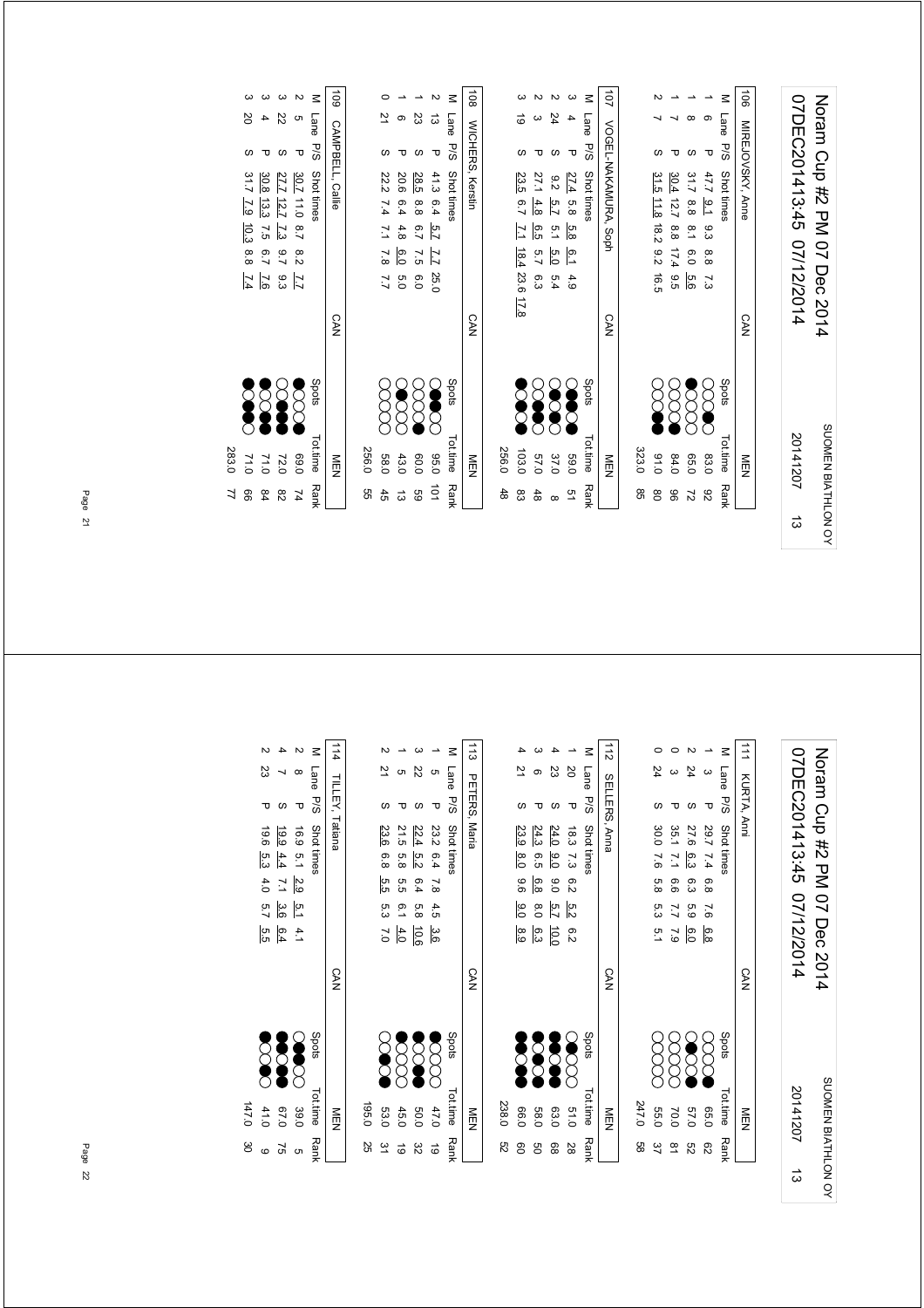|                          |                     |                  | Noram Cup #2 PM 07                                         | Dec 2014   | <b>SUUNEN BIAI HLUN</b> |                          |   |
|--------------------------|---------------------|------------------|------------------------------------------------------------|------------|-------------------------|--------------------------|---|
|                          |                     |                  | 07DEC201413:45<br>07/12/2014                               |            | 20141207                |                          | ದ |
|                          |                     |                  |                                                            |            |                         |                          |   |
| 211                      |                     | BENNETT,         | Τia                                                        | <b>CAN</b> | NEN                     |                          |   |
| Σ                        | Lane                | P/S              | Shot times                                                 |            | Spots<br>Tot.time       | Rank                     |   |
| ∸                        | $\vec{q}$           | ᠊ᠣ               | 1.61<br>$\frac{3}{2}$<br>$\tilde{c}$<br>$\sim$<br>்<br>3.0 |            | 36.0                    | $\omega$                 |   |
| Uл                       | $\rm 22$            | S                | 6.4<br>3.8<br>3.6<br>3.6<br>$\frac{4}{1}$                  |            | 55.0                    | 46                       |   |
| ယ                        | $\vec{\mathcal{D}}$ | ᠊ᠣ               | 17.0<br>3.6<br>3.2<br>2.6<br>3.6                           |            | 38.0                    | ຕ.                       |   |
| $\mathbf{v}$             | 22                  | ဖ                | 18.8<br>6.4<br>93<br>2.6<br>ت<br>∟                         |            | 43.0                    | $\vec{0}$                |   |
|                          |                     |                  |                                                            |            | 172.0                   | $\vec{a}$                |   |
| $\frac{1}{8}$            |                     |                  | CHAMBERS, Lexi                                             | <b>CAN</b> | <b>NEN</b>              |                          |   |
| $\leq$                   | Lane                | <b>P/S</b>       | Shot times                                                 |            | Spots<br>Tot.time       | Rank                     |   |
| $\overline{\mathsf{c}}$  | SO                  | $\mathbf \sigma$ | 26.9<br>$^{0.1}$<br>4.5<br>$\frac{4}{3}$<br>4.0            |            | 030                     | 34                       |   |
| $\overline{\phantom{0}}$ | $\vec{\mathcal{L}}$ | ဖ                | 24.3<br>$\overline{5}$<br>4.9<br>$\overline{2}$<br>و.<br>و |            | 015                     | ვg                       |   |
| ω                        | ದ                   | ᠊ᠣ               | 23.1<br>6.5<br>8.6<br>8.8<br>5.3                           |            | 161.0<br><b>58.0</b>    | SO<br>4                  |   |
| $\frac{1}{2}$            |                     |                  | SHERRINGTON, Jenna                                         | CAN        | NEN                     |                          |   |
| Μ                        | Lane                | P/S              | Shot times                                                 |            | Spots<br>Tot.time       | Rank                     |   |
| $\overline{\phantom{a}}$ | $\vec{a}$           | τ                | 23.6<br>7.4<br>6.8<br>8.4<br>5.9                           |            | 0.95                    | 33                       |   |
| $\circ$                  | $\vec{\infty}$      | ဖ                | 25.5<br>6.4<br>6.4<br>$\overline{z}$<br>$\overline{2}$     |            | 0'69                    | 9S                       |   |
| $\circ$                  | ゴ                   | ᠊ᠣ               | 26.2<br>6.0<br>$\overline{6.7}$<br>6.4<br>6.9              |            | 0.051<br><b>55.0</b>    | 47<br>$43\,$             |   |
| 120                      |                     | ALGRA,           | Ethan                                                      | <b>CAN</b> | NEN                     |                          |   |
| $\leq$                   | Lane                | P/S              | Shot times                                                 |            | Spots<br>Tottime        | Rank                     |   |
| $\overline{\phantom{a}}$ |                     | ᠊ᠣ               | 1.71<br>4.1<br>3.5<br>6.9<br>4.0                           |            | 41.0                    | $\overline{\phantom{0}}$ |   |
| Z                        |                     | S                | 17.7<br>7.7<br>4.8<br>6.4<br>6.8                           |            | 46.0                    | 25                       |   |
| $\circ$                  | N                   | ᠊ᠣ               | 18.4<br>6.4<br>6.4<br>9.9<br>6.3                           |            | 47.0                    | 25                       |   |
|                          |                     |                  |                                                            |            | 134.0                   | ಠ                        |   |
| 21                       |                     | BOUCHER,         | Gabrielle                                                  | <b>CAN</b> | NEN                     |                          |   |
| Σ                        | Lane                | PS               | Shot times                                                 |            | Spots<br>Tot.time       | Rank                     |   |
| ∸                        | ō                   | ᠊ᠣ               | 21.4<br>8.8<br>$^{16}$<br>8.9<br>$\frac{8.4}{3}$           |            | 0'29                    | 99                       |   |
| c                        | ミ                   | ဖ                | 16.3<br>12.0<br>7.9<br>7.5<br>$\overline{97}$              |            | 62.0                    | 95                       |   |
| $\sim$ $\sim$            | $\vec{z}$           | ᠊ᠣ               | 24.7<br>12.2<br>၉၁<br>ခြ<br>6.4                            |            | 0.70                    | 73                       |   |
|                          | ミ                   | w                | 18.7<br>7.8<br>6.7<br>0.8<br>$\overline{6}$                |            | 56.0                    | 39                       |   |

SUOMEN BIATHLON OY

SUOMEN BIATHLON OY

Page 23

252.0 61

252.0 **56.0** ය<br>ව

> M Lane P/S<br>0 15 P 126 DYKE, Morgan 123 M Lane P/S Shot times<br>  $3$  20 P 56.1 14.5 122 MILLS, Joseph 124 MCBRIDE, Logan  $\sim$  $\sigma$  4 M Lane P/S  $\boldsymbol{\omega}$  $\omega$  $\sim$ M Lane P/S Shot times 125 LOVSTROM, Reid  $\rightarrow$  N  $\sim$ M Lane P/S Shot times  $\circ$   $\rightarrow$  $\rightarrow$ 07DEC201413:45 07/12/2014  $\rightarrow$ Noran Cup #2 PM 07 Dec 2014 2 2 P 2.5.0 6.3 4.4 4.9 5.3 P 2.4 2.4 2.4 P 2.4 2.4 2.4 P 2.5 2.5 P 2.4 2.1 4 2 5.3.1 4.3 4.6 5.4 4.5 (2) 2 3.9 P 23.0 5.8 7.2 4.0 3.8 P 23.0 39 4 4.6 4.4 3 17.3 4.4 3 3.5 4.4 3 3.5 4.4 3.5 17.3 4.4 17.3 4.4 17.3 4.4 17.3 4.4 17.5 17.1 17.1 17.1 17.1 17.1 3 14 S 15.7 5.7 5.3 4.4 3.8 (XX) 2 17 P 24.1 3.7 5.0 3.8 4.3 P 24.0 13 1 4 P 22.1 7.0 6.3 6.8 6.2 (XXX) 53.0 39 2 13 S 18.4 5.3 8.1 7.0 6.6 (XX) 5.3 9.3.0 41 2 18 P 21.1 7.3 5.9 16.2 8.0 C X X ● 66<br>2 18 P 21.1 7.3 5.9 16.2 8.0 0 13 P 22.3 6.8 6.1 4.6 4.8 ( X X X X 49.0 29 52 5.8 6.1 9.3 57.0 7.3 1 15 S 22.6 0 15 P 25.2 7.1 6.9 7.5 6.9 C X X X X X 2.66 43 1 16 P 25.5 7.7 7.1 7.0 7.8<br>1 P 25.5 2.7 7.1 7.0 P 2.8 1 14 S5.0 25.0 7.7 6.0 6.0 6.0 CO 2.5 5.4 S  $3\,$   $10\,$  P  $1\,$   $10\,$  P  $2\,$   $3\,$   $3\,$   $3\,$   $3\,$   $3\,$   $3\,$   $3\,$   $3\,$   $3\,$   $3\,$   $3\,$   $3\,$   $3\,$   $3\,$   $3\,$   $3\,$   $3\,$   $3\,$   $3\,$   $3\,$   $3\,$   $3\,$   $3\,$   $3\,$   $3\,$   $3\,$   $3\,$   $3\,$   $3\,$   $3\,$   $3\,$ 07DEC201413:45 07/12/2014 Noram Cup #2 PM 07 Dec 2014  $\Rightarrow$  $\vec{\infty}$  $\sim$  $\overline{v}$  $\omega$  $rac{1}{4}$  $\frac{1}{4}$  $\vec{a}$   $\vec{a}$  $\frac{1}{4}$ GROENEVELD, WIII DYKE, Morgan LOVSTROM, Reid MCBRIDE, Logan GROENEVELD, Will MILLS, Joseph σωσ σω σ  $\circ$  $\bigtriangledown$  $\infty$   $\sigma$ P/S Shot times Shots Shots Tot.time Rank P/S Shot times  $\sim$  Shots Shots Tot.time P/S Shot times P/S Shot times Shots Shots Tot.time Rank ο σ Py Spots Tot.time Rank Shot times P/S Shot times  $\sim$  Shots Shots Tot.time P/S Shot times 24.1 3.7 5.0 3.8 4.3<br>15.7 5.7 5.3 4.4 3.8<br>17.3 4.4 3.5 4.6  $\frac{56.1}{25.0} \frac{14.5}{7.7} \frac{16.3}{6.3} \frac{8.3}{5.4}$ <br>25.0 7.7 6.3 5.4 <u>6.0</u><br>25.5 7.7 7.1 7.0 <u>7.8</u>  $\frac{23.0}{23.1} \frac{5.8}{4.3}$  7.2 4.6 5.4 4.5<br>23.1 4.3 4.6 5.4 4.5<br>25.0 6.3 4.4 4.9 5.3 25.2 7.1 6.9 7.5 6.9<br>22.6 <u>9.3</u> 7.3 6.1 5.8<br>22.3 6.8 6.1 4.6 4.8  $\begin{array}{cccc} 21.1 & 7.3 & \underline{5.9} & 16.2 & 8.0 \\ 18.4 & 5.3 & \underline{8.1} & 7.0 & 6.6 \\ 22.1 & 7.0 & \underline{6.3} & 6.8 & 6.2 \end{array}$ Shot times Shot times CAN CAN CAN CAN CAN  $\frac{00000}{00000}$ 38 888 stods  $\infty$ spots Spots Spots Spots **SOOOO**  $\sum_{i=1}^{n}$ **POOP 1110 Second**  $\sum_{i=1}^{n}$ SUOMEN BIATHLON OY Tot.time Rank Tot.time Rank Tot.time Rank 20141207 Tot.time Rank Tot.time Rank 2014120755.0 46<br>63.0 67<br>229.0 73 54.0 43<br>54.0 41<br>161.0 41  $40.0$ <br>36.0  $44.0$ 56.0 43<br>57.0 52<br>49.0 29<br>162.0 41 57.0<br>49.0 161.0 41 120.0 9 173.0 173.0 49 53.0 162.0 41 229.0 73 53.0 120.0 53.0 0'19 MEN MEN MEN MEN MEN  $101$  $823$ ಜ  $\frac{1}{20}$   $\frac{1}{2}$  4  $\frac{1}{4}$  $\vec{\omega}$